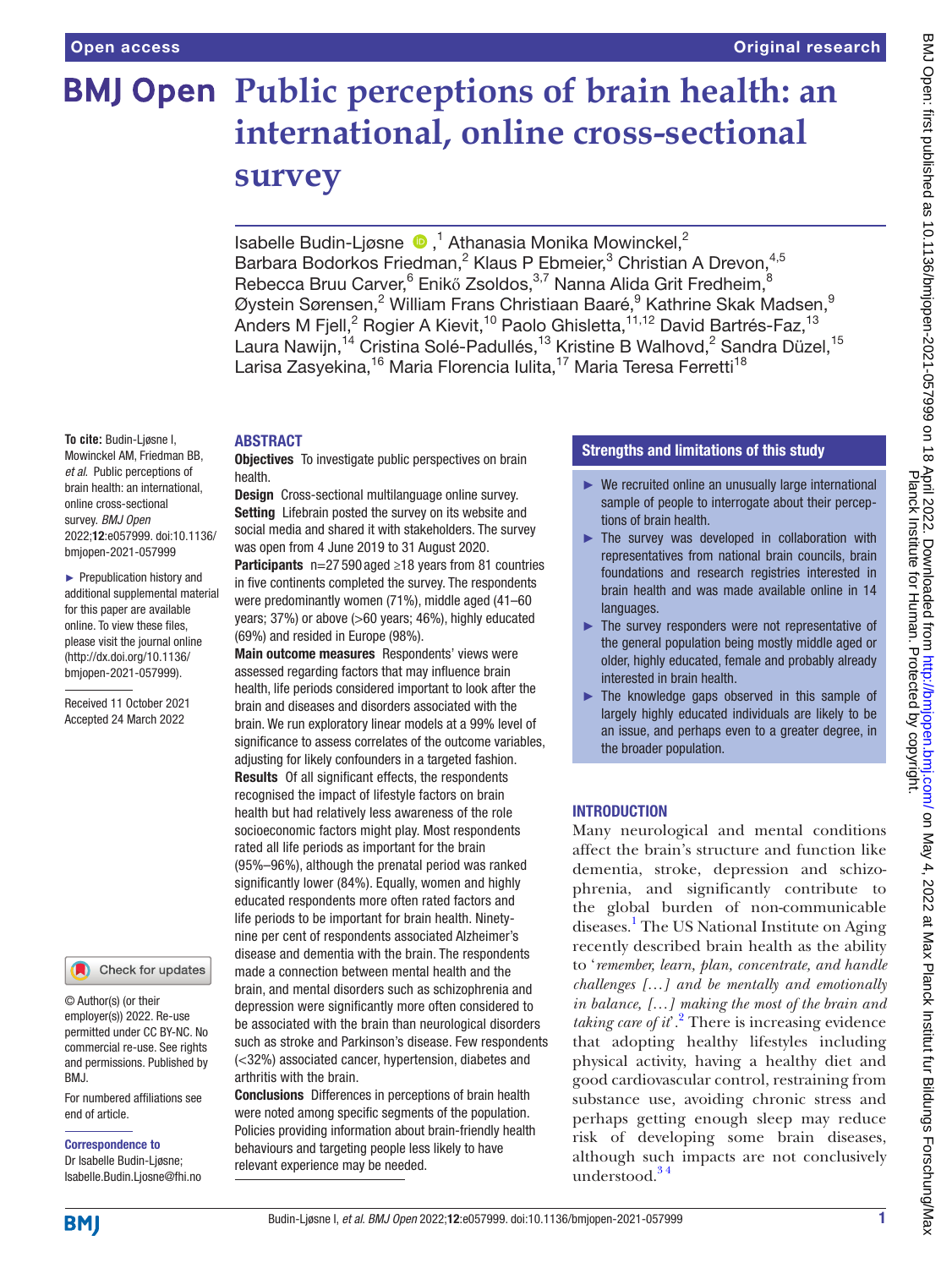Knowledge regarding how people perceive brain health, and what actions they are willing to take to maintain a healthy brain, is needed. In Europe, surveys aiming to investigate public perceptions of cognitive health have been conducted in Ireland, $56$  the Netherlands<sup>[7](#page-13-4)</sup> and the UK $<sup>8</sup>$  $<sup>8</sup>$  $<sup>8</sup>$  and suggest limited knowledge and awareness</sup> of dementia, dementia risk and factors contributing to cognitive decline. Studies conducted in France<sup>[9](#page-13-6)</sup> and the  $UK<sup>10</sup>$  reported a lack of understanding of some mental disorders such as schizophrenia, bipolar disorders and autism. In Slovenia, a recent survey reported that, despite awareness of the importance of brain health, laypeople were unlikely to adopt purposefully behaviours beneficial for the brain due to lack of time and information.<sup>11</sup> Qualitative studies conducted in the  $UK^{12}$  13 and elsewhere in Europe<sup>14</sup> showed varying awareness of actions beneficial for the brain, and emphasised the importance of providing people with evidence-based and trustworthy information to encourage adoption of brain-friendly behaviours. Studies conducted in Australia and New Zealand have also reported limited knowledge about cognitive health and Alzheimer's disease  $(AD)^{15}$  and potential measures to reduce risk of dementia and cognitive decline.<sup>16–19</sup> A 2015 systematic review of public perceptions about risk and protective factors for cognitive health and impairment concluded that although some awareness was present regarding risk factors for cognitive impairment, efforts should be made to provide the general public with accurate information regarding risk-reducing strategies.<sup>20</sup>

These studies offer useful insights to understand public perceptions of brain health but usually were conducted at national level and included samples of limited size. They often focused on one specific aspect of brain health, such as cognitive health or a mental illness, used different measures and instruments and did not share a common definition of brain health, making a comparison of results between studies challenging. Investigating perceptions of brain health in a larger sample and exploring how views may differ depending on gender, age and education will provide new and useful knowledge to guide brain health promotion. If there is a mismatch between what people consider important and what the best available evidence suggests, there may be considerable public health gains to explain the benefits or dangers of certain factors, especially those that could be acted on by the individual.

In June 2019, the Lifebrain consortium<sup>21</sup> launched the 'Global Brain Health Survey'.[22](#page-13-15) Lifebrain is a European consortium including 16 partners and data from brain imaging cohorts in eight European countries, totalling approximately 6000 research participants.<sup>23</sup> We aimed to investigate the perspectives of participants in the Lifebrain cohorts and members of the public on brain health. The survey was conducted online and featured as 'global' to invite anyone interested in the topic of brain health to take the survey irrespective of geographical location. The survey included four overall themes: perception of some aspects of brain health (reported here), interest in undertaking brain health tests, motivations to look

BMJ Open: first published as 10.1136/bmjopen-2021-057999 on 18 April 2022. Downloaded from http://bmjopen.bmj.com/ on May 4, 2022 at Max Planck Institut fur Bildungs Forschung/Max<br>Planck bublished as 10.1136/bmjopen-2021-0 BMJ Open: first published as 10.1136/bmjopen-2021-057999 on 18 April 2022. Downloaded from <http://bmjopen.bmj.com/> BMay 4, 2022 at Max Planck Institut fur Bildungs Forschung/Max Planck Institute for Human. Protected by copyright.

after one's brain<sup>24</sup> and support needed to make lifestyle changes beneficial for the brain.[25](#page-13-18) In this paper, we report responses to survey questions relating to: (1) factors believed to influence brain health, (2) specific life periods considered important to look after one's brain, and (3) diseases and disorders associated with the brain. Whereas extrapolating from responses in this convenience sample to the general population will not be feasible considering the sample characteristics in different countries, we adjust the results for confounding variables, such as age and education, where appropriate.

#### **METHODS**

A detailed description of the survey's background and design, technical platform as well as a summary of the main questionnaire has been published elsewhere.<sup>22</sup> In brief, the survey included 16 multiple-choice questions addressing brain health perceptions and 12 questions on demographics. The questions were developed using an interview guide from a previous qualitative interview study, where we investigated Lifebrain research participants' perceptions of brain health. $^{26}$  The survey was translated to 14 languages, including English, Danish, Spanish, French, Norwegian, Catalan, German, Swedish, Hungarian, Ukrainian, Italian, Dutch, Chinese (simplified Mandarin) and Turkish. The study applied the procedure of back translation. The survey was made freely available online from the Lifebrain website <www.lifebrain.uio.no>, was anonymous and took approximately 15–20min to complete. No financial compensation was provided to respondents. On the introductory survey page, the US National Institute on Aging's description of brain health was provided.<sup>[2](#page-13-1)</sup> The survey was available from June 2019 and was closed on 31 August 2020. To be able to submit their questionnaire, the respondents had to consent to the use of their data for research and complete at least five multiple-choice questions and the 12 demographic questions.

#### Patient and public involvement

The draft survey questionnaire was shared and discussed with representatives from patient organisations and national brain councils $^{27}$  in Europe, Lifebrain researchers and cohort participants, and members of the public who participated in Lifebrain stakeholder workshops and public lectures in Spain, Norway and the UK. Their suggestions for improvement were integrated in later versions of the questionnaire. The questionnaire was also shared with national brain councils in Norway, Belgium and Germany, and brain foundations, and some agreed to become official co-organisers of the survey.

#### **Sampling**

The survey was primarily distributed via the Lifebrain cohorts' websites, social media and E-newsletters, and with help from approximately 20–25 European organisational stakeholders in the consortium network. National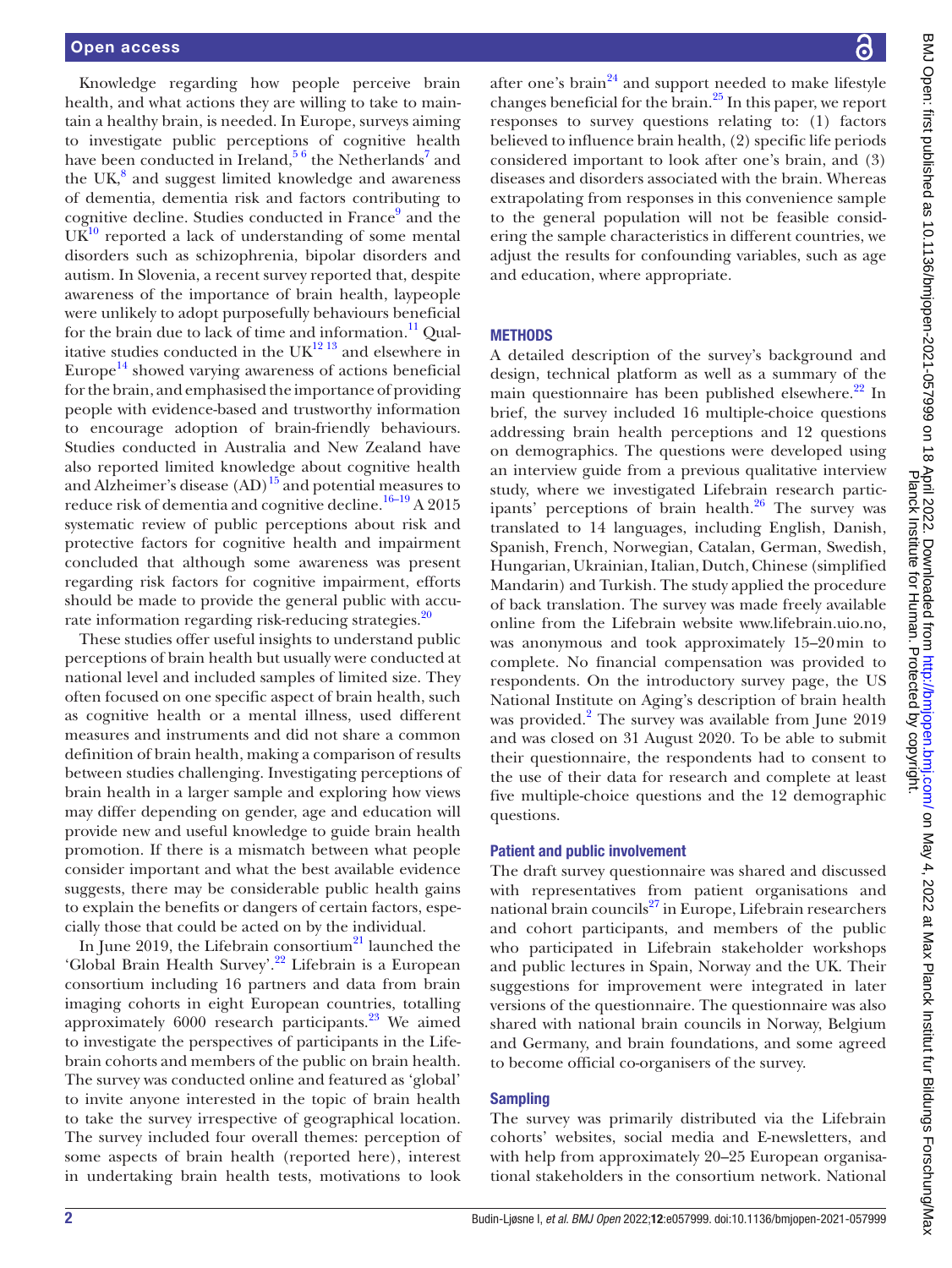Measures

brain councils, brain foundations, universities, research projects, professional societies, patient organisations and charities, and research registries, whose mission is to match interested volunteers with research groups, invited their members to take the survey. In addition, Lifebrain researchers posted the survey on their websites and social media, and distributed leaflets presenting the survey at conferences, scientific events, in public libraries and hospital waiting rooms. The survey was also featured in Scandinavian media.<sup>28</sup><sup>29</sup> As the survey was freely available online, it is likely that it has been shared by other stakeholders outside of Europe. We used three of the 16 multiple-choice questions in the survey questionnaire providing information about perceptions of brain health, and 12 demographic questions. The three multiple-choice questions were not mandatory and could be skipped by the respondents, whereas the 12 demographic questions were mandatory. For each multiple-choice question, respondents could endorse any number of items. Demographic questions

# Factors influencing brain health

The first question was: 'In your opinion, to what extent do the following influence brain health?'. A list of 11 factors was provided including physical health, diet, physical environment (eg, air pollution, noise), social environment (eg, family, social network), education, profession, family income, genetics and family medical history, substance use (eg, alcohol, smoking and drugs), sleeping habits and having goals that make life meaningful. The respondents could rate the factors using a 5-item Likert scale (very strong, strong, moderate, weak or no influence).

# Specific life periods to look after one's brain

The second question was: 'In your opinion, at what stages in life is it important to look after one's brain?'. Respondents could rate six life periods: in the womb (before birth), childhood (from birth to 12 years), adolescence (13–18 years), young adulthood (19–45 years), middle age (46–65 years) and old age (over 65 years), using a 4-item Likert scale (very important, important, moderately important, not important).

# Diseases and disorders associated with the brain

The third question was: 'Which of the following diseases/ disorders do you associate with the brain?'. A list of 13 disorders was provided, of which 10 are recognised brain disorders (ie, AD and other forms of dementia, bipolar disorder, schizophrenia, Parkinson's disease, addiction, stroke, depression, migraine, anxiety, cancer), and three are known to have an impact on the brain (ie, diabetes, arthritis and hypertension). When listing cancer, we did not specify whether it referred to brain cancer or other types of cancer.

The respondents were asked about their age category (18–25, 26–40, 41–60, 61–70, 71–80, over 80), gender (male, female, other, prefer not to tell), highest attained educational qualification (primary school, special educational school, secondary school, vocational training, university/college degree), relationship/civil status (single, in a stable relationship but not married, married, divorced or separated, or widowed) and occupational status (employed for wages or self-employed, unemployed, home maker, student, retired, unable to work, or doing unpaid or voluntary work). The respondents were also asked to rate their ability to think, remember and learn (hereafter referred to as self-reported *cognitive health*) as well as their ability to be mentally and emotionally in balance (hereafter referred to as self-reported *mental health*) using a 5-item Likert scale (excellent, above average, average, below average, very poor). Finally, we asked for information about country of residence, previous experience of participating in brain research (yes, no), educational or work experience in healthcare (yes, no), experience of long-standing illness, disability or health problem (yes, no) and experience of looking after a family member with brain disease (yes, no).

# Statistical analysis

Exploratory linear models were performed on all survey questions presented applying R V.4.1.0. $^{30}$  Ten models were used per response category, exploring the relationship between demographic characteristics and responses. We report binarised responses and ORs for the purposes of communication and simplicity. However, we are aware of the potential pitfalls,  $31$  so for purposes of robustness, we also report the data modelled as continuous in the online supplemental materials, and note the general agreement between the binary and continuous models (see [online](https://dx.doi.org/10.1136/bmjopen-2021-057999)  [supplemental material 1\)](https://dx.doi.org/10.1136/bmjopen-2021-057999). Complete detailed descriptive statistics are provided for all questions in [online supple](https://dx.doi.org/10.1136/bmjopen-2021-057999)[mental material 2](https://dx.doi.org/10.1136/bmjopen-2021-057999) and the continuous, binary and ordinal models for question 1 and question 2 are provided in [online supplemental material 3](https://dx.doi.org/10.1136/bmjopen-2021-057999). Only responses from submitted questionnaires were used in the analysis.

For the first question (factors influencing brain health), responses of 'very strong' and 'strong' were classified as indicating an association between the question and response category, while the remaining options ('moderate', 'weak' and 'no influence') were categorised as indicating no association. Similarly, in the second question (life periods to take care of one's brain), responses of 'very important' and 'important' were classified as indicating that respondents considered the life period as important to take care of the brain, indicating a positive association between the question and response category, whereas responses of the remaining 'moderately important' and 'not important' were classified as indicating that the respondents considered the life period as not so important or not important. The third question was already on a binary scale, where responses were logged by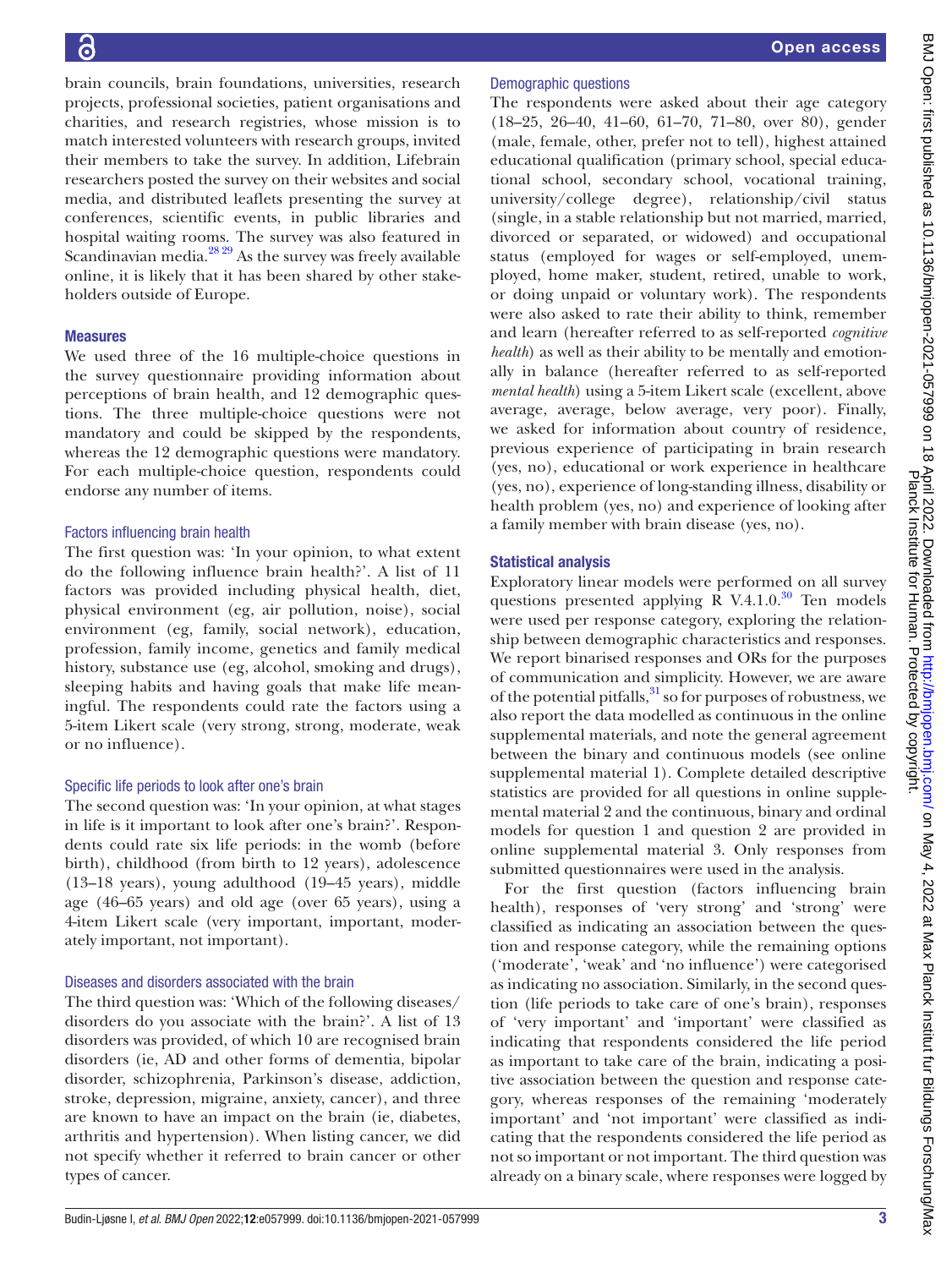selecting from a list of diseases and disorders associated with brain health. For each category, separate predictive logistic regression models for (1) age, (2) gender, (3) education, (4) relationship status, (5) experience or education in healthcare, (6) experience with illness, (7) experience of being a caregiver for someone with a brain disease, (8) rating of own cognitive health, and (9) rating of own mental health as predictors were computed.

Demographic variables with more than three response categories were reduced to aid interpretation of results. Education was reduced to whether the subject had higher education (university degree) or not. Age was reduced to three categories: 'youngest' (those below 40 years), 'middle-aged' (those between 40 and 60 years) and 'oldest' (those above 60 years, the largest response group). Gender was reduced to three categories: 'woman', 'man' and 'other/prefer not to tell'. The ratings of subjects' own mental and cognitive health were reduced to two categories: one for those rating their health as average or above, and those rating their health as below average. Relationship was reduced to those being in a stable relationship (married and domestic partnerships) or not. The base comparison groups for each predictor variable were set as the category where there was the highest number of subjects.

The very large sample size with high statistical power made it very likely that group differences apparent on inspection of numbers were statistically significant. This means that many statistically significant results may not be of practical importance. We report results significant at the 1% level of probability, with false discovery rate correction across all models and covariates for each outcome variable. We used multivariable testing with logistic regression to adjust results only for questions 1 and 2 adjusting the observed sex effect for age and education. Similarly, in question 3, we controlled the 'stable relationship effect' for age and education. Finally, the Strengthening the Reporting of Observational Studies in Epidemiology cross-sectional reporting guidelines were used. $32$ 

### RESULTS

#### Respondent characteristics

In total, 27590 respondents from 81 countries completed the survey. 99.9% of respondents (n=27552) completed the first question, 99.8% (n=27536) completed the second question and 99.8% (n=27530) completed the third question. All respondents completed the demographic questions.

[Table](#page-3-0) 1 provides an overview of the number of respondents by country. The respondents predominantly lived in Europe (98%), including the UK (36.8%), the Netherlands (25.5%), Norway (12.9%), Spain (7.6%), Denmark (4.0%), Germany (3.8%) and Sweden (2.8%). Respondents outside Europe primarily resided in the USA (0.6%) and Turkey (0.5%). Due to large variation in the number of responses between countries, and varying recruitment

<span id="page-3-0"></span>

| Table 1                                 | Number of respondents by country |            |
|-----------------------------------------|----------------------------------|------------|
| Country                                 | Respondents (n)                  | % of total |
| <b>UK</b>                               | 10160                            | 36.8       |
| The Netherlands                         | 7023                             | 25.5       |
| Norway                                  | 3549                             | 12.9       |
| Spain                                   | 2095                             | 7.6        |
| Denmark                                 | 1101                             | 4.0        |
| Germany                                 | 1060                             | 3.8        |
| Sweden                                  | 760                              | 2.8        |
| Italy                                   | 311                              | 1.1        |
| Ukraine                                 | 311                              | 1.1        |
| Hungary                                 | 187                              | 0.7        |
| <b>USA</b>                              | 165                              | 0.6        |
| Slovenia                                | 148                              | 0.5        |
| <b>Turkey</b>                           | 139                              | 0.5        |
| Belgium                                 | 115                              | 0.4        |
| Other (<100 respondents<br>per country) | 466                              | 1.7        |
| Total                                   | 27590                            | 100        |

strategies from one country to another, making meaningful comparisons of responses between countries is hardly feasible. We thus only provide below the results for the whole sample across countries.

[Table](#page-4-0) 2 provides an overview of the demographic characteristics of the whole sample. The respondents were predominantly middle aged (41–60: 37.4%) or older (>60: 46.2%), women (71.1%), married or in a relationship (71.8%) and highly educated (68.6%). About half of the respondents (51.4%) reported being in paid employment and a third (38.5%) having an educational or employment experience in healthcare. The respondents largely rated their cognitive health (93.9%) and their mental health (86.8%) as average or above average. 40.4% of respondents reported having a long-standing illness, disability or health problem. 46.5% reported having an experience of looking after a family member with brain disease, and 43.2% an experience of participating in brain research. A majority of respondents (57%) had been recruited through the research registries Join Dementia Research $33$  in the UK and Hersenonderzoek.nl $^{34}$  $^{34}$  $^{34}$  in the Netherlands. The demographic characteristics of respondents in the seven European countries with most responses are provided in [online supplemental](https://dx.doi.org/10.1136/bmjopen-2021-057999)  [material 4.](https://dx.doi.org/10.1136/bmjopen-2021-057999)

### Factors influencing brain health

[Figure](#page-5-0) 1 shows how many respondents rated each factor as having strong or very strong influence on brain health. Most respondents rated substance use (92% of participants), physical health (87%), sleeping habits (85%), social environment (83%) and genetics (83%) as having a strong/very strong influence on brain health, followed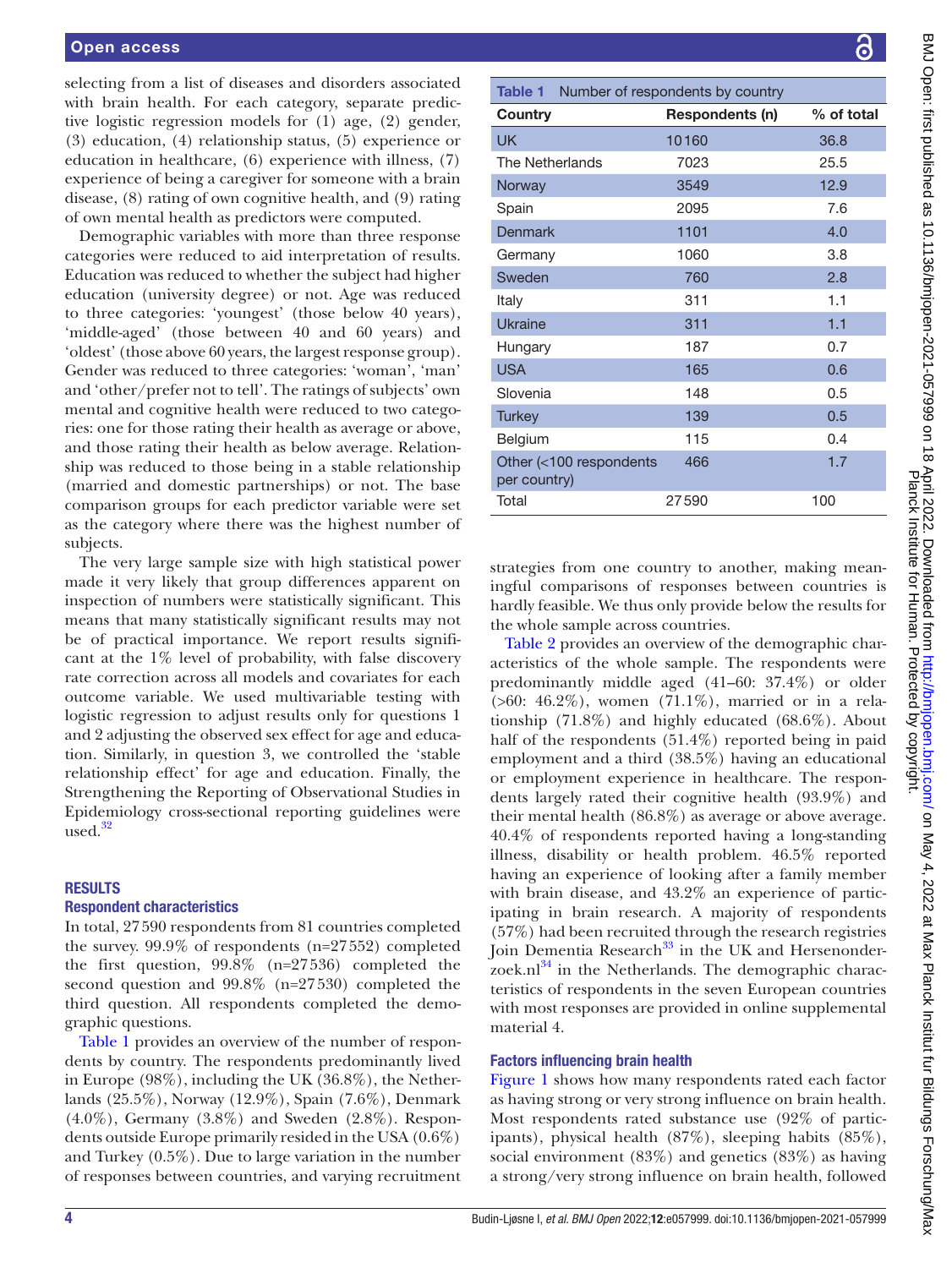<span id="page-4-0"></span>

| Demographic characteristics of the whole sample<br><b>Table 2</b> |                           |                 |  |  |  |  |  |
|-------------------------------------------------------------------|---------------------------|-----------------|--|--|--|--|--|
| <b>Respondents</b>                                                | <b>Respondents</b><br>(n) | $%$ of<br>total |  |  |  |  |  |
| Gender                                                            |                           |                 |  |  |  |  |  |
| Women                                                             | 19626                     | 71.1            |  |  |  |  |  |
| Men                                                               | 7833                      | 28.4            |  |  |  |  |  |
| Other                                                             | 131                       | 0.5             |  |  |  |  |  |
| <b>Total</b>                                                      | 27590                     | 100.0           |  |  |  |  |  |
| Age range (years)                                                 |                           |                 |  |  |  |  |  |
| $18 - 40$                                                         | 4502                      | 16.4            |  |  |  |  |  |
| 41–60                                                             | 10328                     | 37.4            |  |  |  |  |  |
| >60                                                               | 12760                     | 46.2            |  |  |  |  |  |
| Education                                                         |                           |                 |  |  |  |  |  |
| <b>Higher education</b>                                           | 18925                     | 68.6            |  |  |  |  |  |
| Lower education                                                   | 8665                      | 31.4            |  |  |  |  |  |
| <b>Relationship status</b>                                        |                           |                 |  |  |  |  |  |
| Yes                                                               | 19819                     | 71.8            |  |  |  |  |  |
| <b>No</b>                                                         | 7771                      | 28.2            |  |  |  |  |  |
| Occupation*                                                       |                           |                 |  |  |  |  |  |
| <b>Employed for wages</b>                                         | 14181                     | 51.4            |  |  |  |  |  |
| Retired                                                           | 10550                     | 38.2            |  |  |  |  |  |
| Other                                                             | 9708                      | 35.2            |  |  |  |  |  |
| Employment and/or education in healthcare                         |                           |                 |  |  |  |  |  |
| <b>No</b>                                                         | 16955                     | 61.5            |  |  |  |  |  |
| Yes                                                               | 10635                     | 38.5            |  |  |  |  |  |
| Participation in brain research                                   |                           |                 |  |  |  |  |  |
| No                                                                | 15671                     | 56.8            |  |  |  |  |  |
| <b>Yes</b>                                                        | 11919                     | 43.2            |  |  |  |  |  |
| Self-rated cognitive health                                       |                           |                 |  |  |  |  |  |
| Below average                                                     | 1661                      | 6.1             |  |  |  |  |  |
| Average or above average                                          | 25929                     | 93.9            |  |  |  |  |  |
| Self-rated mental health                                          |                           |                 |  |  |  |  |  |
| Below average                                                     | 3632                      | 13.2            |  |  |  |  |  |
| Average or above average                                          | 23958                     | 86.8            |  |  |  |  |  |
| Experience of illness, disability or health problem               |                           |                 |  |  |  |  |  |
| No                                                                | 16451                     | 59.6            |  |  |  |  |  |
| Yes                                                               | 11139                     | 40.4            |  |  |  |  |  |
| Experience as caregiver of patient with brain disease             |                           |                 |  |  |  |  |  |
| No                                                                | 14762                     | 53.5            |  |  |  |  |  |
| <b>Yes</b>                                                        | 12828                     | 46.5            |  |  |  |  |  |

\*Percentages add up to >100%and n>27590 because multiple responses were allowed.

by life goals (72%), physical environment (72%), diet (71%) and socioeconomic factors such as education  $(61\%)$ , profession  $(56\%)$  and income  $(36\%)$ . Other respondents rated the factors as having a moderate, weak or no influence on brain health. A detailed description of how factors were rated by all respondents according to a

5-item Likert scale is provided in the [online supplemental](https://dx.doi.org/10.1136/bmjopen-2021-057999)  [material 2,](https://dx.doi.org/10.1136/bmjopen-2021-057999) sections 1.1–1.11.

Differences in response patterns were observed between demographic groups of respondents [\(table](#page-6-0) 3). Men were less likely than women to consider factors such as substance use (OR 0.66, 99% CI 0.58 to 0.74), sleeping habits (OR 0.68, 99% CI 0.62 to 0.74) and diet (OR 0.70, 99% CI 0.65 to 0.75) as having strong or very strong influence on the brain. In contrast, men were more prone to rate profession (OR 1.18, 99% CI 1.10 to 1.27) and education (OR 1.13, 99% CI 1.05 to 1.21) as important. After controlling for education level and age, these effects remained significant. Respondents with low education put less emphasis on factors such as education (OR 0.62, 99% CI 0.58 to 0.66), physical health (OR 0.73, 99% CI 0.66 to 0.81), profession (OR 0.75, 99% CI 0.71 to 0.81) and substance use (OR 0.75, 99% CI 0.67 to 0.85) as compared with highly educated respondents. However, they had higher odds of considering income (OR 1.11, 99% CI 1.04 to 1.19) and physical environment (OR 1.06, 99% CI 0.98 to 1.14) as having a strong/very strong influence on brain health.

Respondents older than 60 years gave more importance to income than participants below 40 years of age (OR 0.81, 99% CI 0.73 to 0.89) and respondents aged 41–60 years (OR 0.98, 99% CI 0.91 to 1.05). The same was observed for having meaningful goals in life. In contrast, importance given to sleep decreased with age and respondents below 40 years of age (OR 2.78, 99% CI 2.39 to 3.23), and respondents aged 41–60 years (OR 2.06, 99% CI 1.87 to 2.28) more often rated sleep as having a strong/very strong influence on brain health as compared with the respondents older than 60 years. The same accounted for factors such as social environment, diet and profession.

Respondents with a higher education level, respondents with a reported education or experience in healthcare, respondents who self-rated their cognitive and mental health as average or above and women were more prone to rate all factors as having a strong or very strong influence on brain health (see [online supplemental mate](https://dx.doi.org/10.1136/bmjopen-2021-057999)[rial 5](https://dx.doi.org/10.1136/bmjopen-2021-057999), section 1). In contrast, respondents who self-rated their cognitive and mental health as below average were less likely to rate all factors as having a strong or very strong influence on brain health, with one notable exception. Respondents rating their mental health as below average were more likely to rate sleep as important (OR 1.33, 99% CI 1.16 to 1.53) as compared with respondents rating their mental health as average or above. Likewise, respondents in a stable relationship were less prone to rate sleep as important (OR 0.81, 99% CI 0.74 to 0.89), and more prone to rate genetics as important (OR 1.20, 99% CI 1.11 to 1.31) as compared with other respondents not in a stable relationship.

### Life periods to look after ones' brain

[Figure](#page-8-0) 2 shows that the respondents rated most life periods as important or very important for the brain (95%–96%), whereas the prenatal stage (in the womb/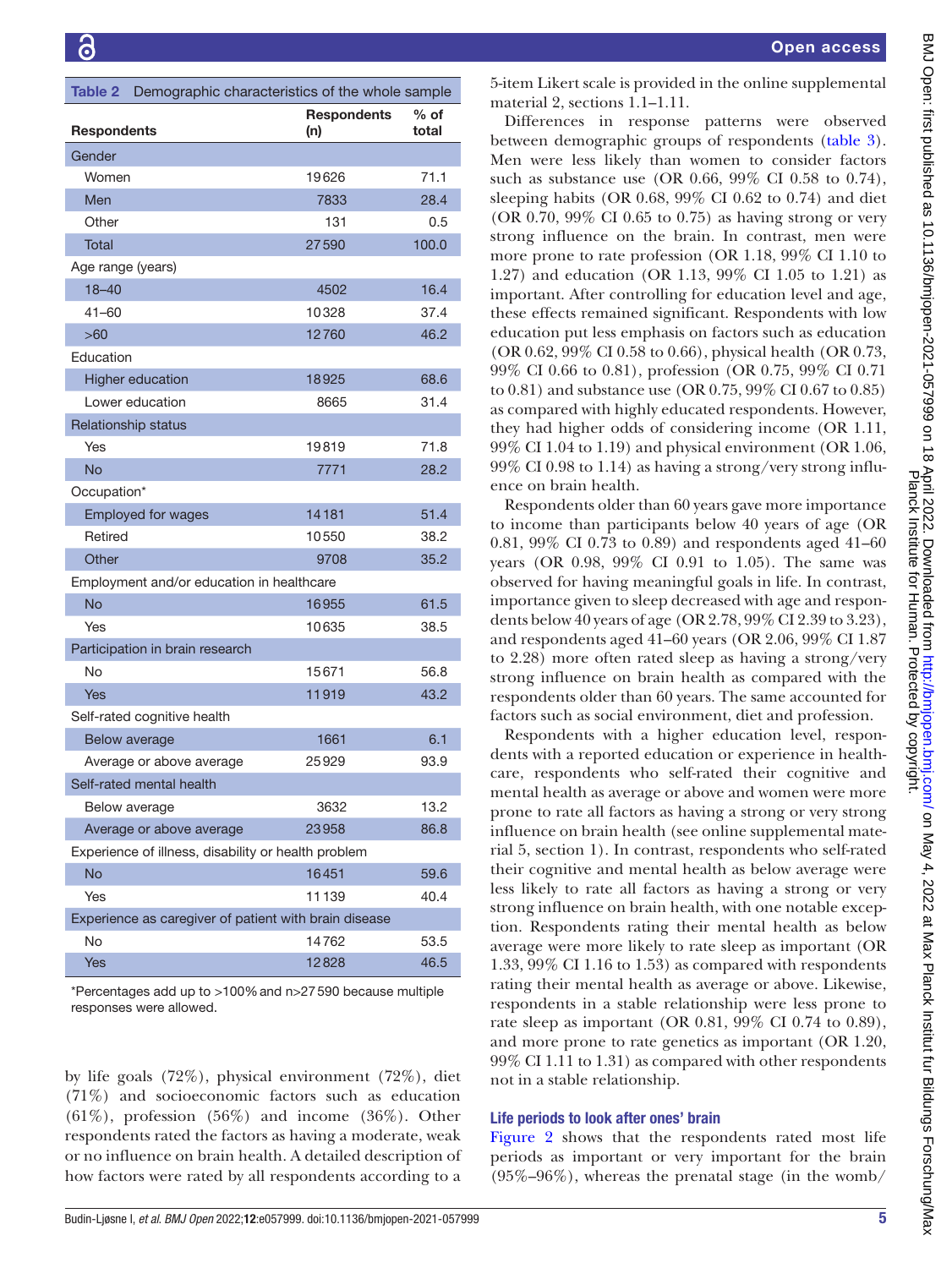

Figure 1 Factors believed to have a strong influence on brain health. % indicates proportion of participants rating this factor as having a 'strong' or 'very strong' influence on brain health, with the remainder of participants rating it as 'moderate', 'weak' or 'no influence'.

before birth) was rated as important or very important by 84% of respondents [\(online supplemental material 2,](https://dx.doi.org/10.1136/bmjopen-2021-057999) section 2).

[Table](#page-8-1) 4 shows that men were less likely to consider life periods such as the middle age (OR 0.41, 99% CI 0.35 to 0.48) and old age (OR 0.41, 99% CI 0.35 to 0.49) as important as compared with women. This was also observed when controlling for age and education. Respondents with lower education were also less likely to rate life periods as important as compared with higher educated respondents, except for young adulthood (OR 1.06, 99% CI 0.90 to 1.24). The youngest respondents (<40) were less likely to consider middle age (OR 0.82, 99% CI 0.67 to 1.00) and old age as important (OR 0.55, 99% CI 0.45 to 0.67) compared with the oldest respondents (>60). Rather, the youngest respondents were more likely to consider childhood (OR 1.89, 99% CI 1.51 to 2.37) and adolescence important (OR 2.14, 99% CI 1.60 to 2.85) as compared with the oldest respondents (>60).

Respondents with an education or experience in healthcare were more prone to consider the life periods as important, especially pregnancy (OR 1.91, 99% CI 1.74 to 2.10) and childhood (OR 2.06, 99% CI 1.74 to 2.43) as compared with other respondents with no experience ([online supplemental material 5,](https://dx.doi.org/10.1136/bmjopen-2021-057999) section 2). Respondents with lower education were consistently less likely to consider the life periods as important as compared with respondents with higher education, except for young adulthood, which they were more likely to consider important as compared with the highly educated (OR 1.06, 99% CI 0.90 to 1.24). Respondents in a stable relationship were more prone to consider important taking care of the brain in old age (OR 1.21, 99% CI 1.03 to

<span id="page-5-0"></span>1.41) as compared with respondents not in a stable relationship.

#### Diseases and disorders associated with the brain

[Figure](#page-9-0) 3 shows that 99% of the respondents associated AD and other forms of dementia with the brain. The next most often selected disorders were mental disorders like schizophrenia (96%), depression (95%), bipolar disorder (92%), anxiety (91%) and addiction (88%). Disorders least often associated with the brain included cancer (32%), hypertension (32%), diabetes (16%) and arthritis (5%).

Women were more likely than men to associate the diseases with the brain, and this was particularly observed for bipolar disorder (OR 0.47, 99% CI 0.42 to 0.53), stroke (OR 0.53, 99% CI 0.48 to 0.58) and schizophrenia (OR 0.64, 99% CI 0.54 to 0.75) ([table](#page-10-0) 5). A similar trend was observed among lower educated respondents, who were less likely to select disorders such as bipolar disorder (OR 0.42, 99% CI 0.38 to 0.47) and AD/dementia (OR 0.48, 99% CI 0.34 to 0.67) as compared with highly educated respondents.

The youngest respondents (aged <40) were less likely to associate with the brain diseases often appearing in old age such as AD/dementia (OR 0.35, 99% CI 0.23 to 0.51), stroke (OR 0.76, 99% CI 0.67 to 0.87), hypertension (OR 0.65, 99% CI 0.59 to 0.72) and Parkinson's disease (OR 0.80, 99% CI 0.71 to 0.91), as compared with respondents aged >60. In contrast, they more often selected disorders such as migraine (OR 2.18, 99% CI 1.91 to 2.48) and bipolar disorder (OR 1.90, 99% CI 1.59 to 2.26), addiction (OR 1.50, 99% CI 1.29 to 1.74) or anxiety (OR 1.44,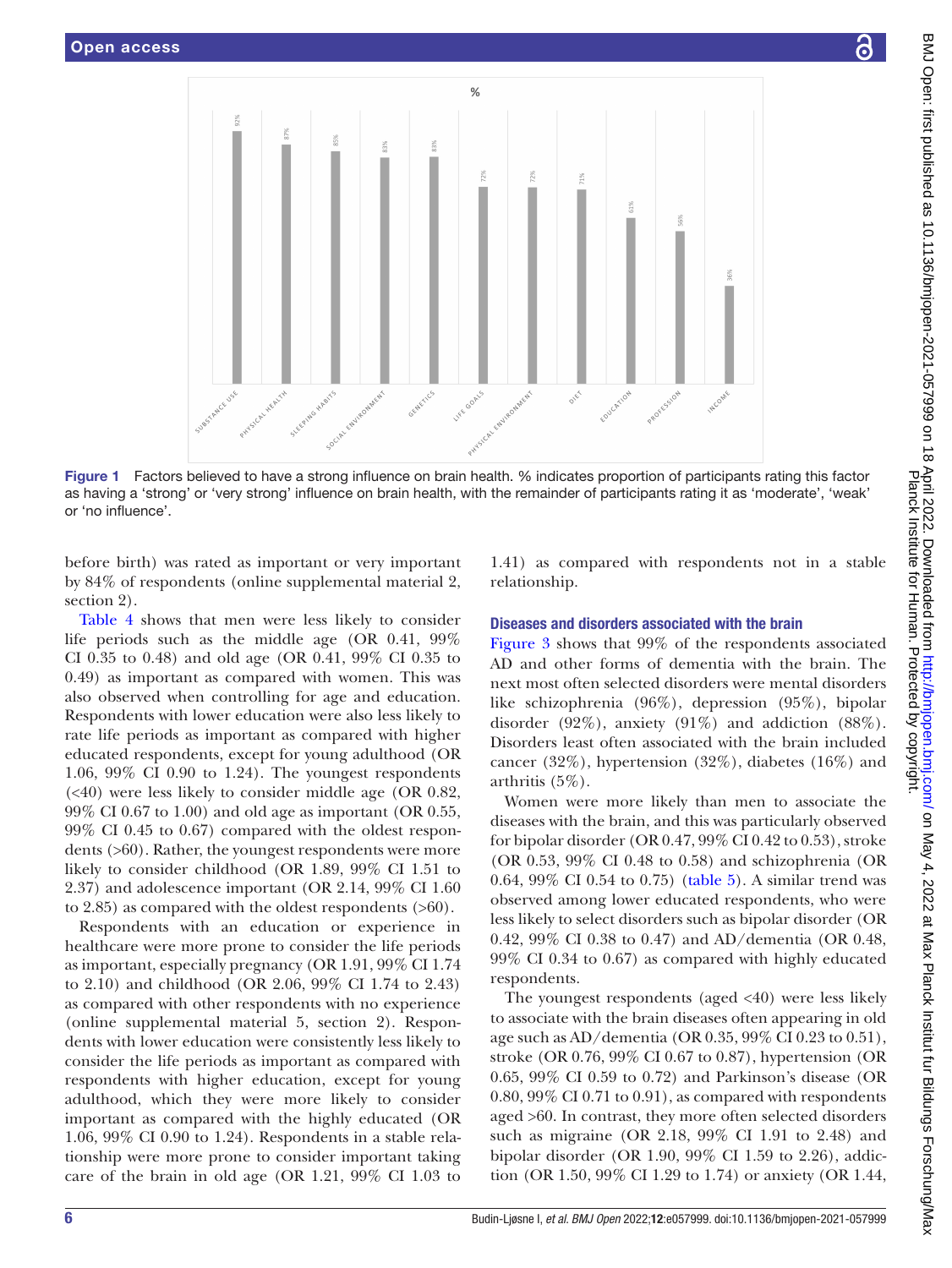<span id="page-6-0"></span>

| 0.70 to 0.85<br>0.82 to 0.96<br>0.53 to 1.46<br>0.87 to 1.00<br>$0.39$ to $1.43$<br>1.03 to 1.26<br>1.02 to 1.34<br>0.88 to 1.03<br>0.64 to 0.78<br>0.76 to 1.98<br>1.01 to 1.22<br>1.39 to 1.70<br>0.87 to 1.01<br>1.19 to 1.37<br>0.66 to 0.81<br>1.05 to 1.21<br>99% CI<br>99% CI<br>99% CI<br>Physical health<br>0.75<br>0.73<br>0.89<br>0.95<br>1.13<br>0.93<br>1.14<br>1.17<br>1.53<br>0.88<br>0.94<br>1.28<br>1.22<br>777<br>$\overline{111}$<br>0.71<br>6R<br>6R<br>6R<br>Education<br>Life goals<br>85.0<br>85.0<br>90.2<br>71.9<br>64.6<br>59.2<br>63.4<br>85.3<br>86.6<br>88.4<br>70.9<br>73.3<br>67.2<br>70.9<br>75.7<br>60.9<br>88.3<br>88.6<br>85.7<br>73.5<br>74.3<br>73.2<br>59.8<br>62.7<br>88.1<br>71.1<br>$\%$<br>್ನೇ<br>$\%$<br>0.28 to 0.76<br>0.58 to 0.72<br>0.87 to 1.03<br>0.66 to 0.79<br>1.22 to 1.46<br>0.65 to 0.75<br>0.73 to 0.87<br>1.03 to 1.22<br>0.81 to 3.91<br>1.52 to 1.97<br>1.36 to 1.62<br>0.56 to 1.57<br>1.44 to 1.77<br>$0.92$ to $1.11$<br>0.76 to 0.91<br>1.43 to 1.67<br>99% CI<br>99% CI<br>99% CI<br>Social environment<br>0.46<br>1.59<br>0.79<br>0.65<br>0.94<br>1.12<br>0.72<br>1.79<br>1.73<br>0.70<br>1.54<br>1.33<br>0.83<br>1.48<br>0.94<br>1.01<br>6R<br>6R<br>6R<br>Genetics<br>81.8<br>80.0<br>69.8<br>83.6<br>76.6<br>83.4<br>90.4<br>80.9<br>80.6<br>66.2<br>75.6<br>83.4<br>82.6<br>79.2<br>79.9<br>87.3<br>83.6<br>72.4<br>83.4<br>81.7<br>Diet<br>66.7<br>76.1<br>84.1<br>86.1<br>73.7<br>84.1<br>್ನೇ<br>$\%$<br>$\%$<br>1.20 to 1.69<br>0.67 to 0.85<br>0.54 to 2.16<br>0.80 to 0.93<br>0.76 to 2.29<br>1.16 to 1.35<br>0.58 to 0.74<br>$0.23$ to $0.84$<br>1.49 to 1.95<br>0.62 to 0.74<br>1.87 to 2.28<br>2.39 to 3.23<br>1.23 to 1.48<br>1.32 to 1.70<br>$0.99$ to $1.21$<br>0.76 to 0.91<br>99% CI<br>99% CI<br>99% CI<br>Physical environment<br>Sleeping habits<br>Substance use<br>1.50<br>0.75<br>0.83<br>1.35<br>0.86<br>1.10<br>0.66<br>1.70<br>0.68<br>1.08<br>2.06<br>2.78<br>1.25<br>0.44<br>1.43<br>1.31<br>6R<br>6R<br>6R<br>$\ddot{\circ}$<br>က္<br>$\infty$<br>r.<br>Ņ<br><u>ာ့</u><br>က္<br>က္<br>$\overline{4}$<br>$\ddot{\circ}$<br>Q<br>ِ<br>85.8<br>$\overline{4}$<br>$\frac{6}{1}$<br>$\ddot{\circ}$<br>$\infty$<br>œ.<br><u>က္</u><br>$\alpha$<br>93.0<br>r.<br>r.<br>က္<br>Ņ.<br>⊤.<br>$\%$<br>္တ<br>8<br>85<br>8<br>34<br>ဘွ<br>$8^{\circ}$<br>$\overline{\circ}$<br>24<br>$\%$<br>86<br>$\overline{\circ}$<br>87<br>6۷<br>89<br>$\overline{5}$<br>83<br>ಙ<br>87<br>వ<br>$\overline{z}$<br>69<br>$\overline{7}$<br>89<br>$\overline{z}$<br>$\overline{r}$<br>Other/undisclosed<br>Other/undisclosed<br>Other/undisclosed<br>Higher education<br>Higher education<br>Lower education<br>Lower education<br>Characteristics<br>Characteristics<br>Characteristics<br>Women<br>Women<br>Women<br>$41 - 60$<br>$41 - 60$<br>$41 - 60$<br>Men<br>Men<br>Men<br>$rac{40}{5}$<br>$rac{40}{5}$<br>40<br>60<br>$\frac{8}{3}$<br>$\frac{8}{60}$<br>Yes<br>Yes<br>$\frac{1}{2}$<br>$\frac{1}{2}$<br>Experience or education<br>Healthcare experience<br>in health care<br>Age (years)<br>Age (years)<br>Age (years)<br>Education<br>Education<br>Variable<br>Variable<br>Variable<br>Gender<br>Gender<br>Gender | Factors believed to have a strong influence on brain health by demographic groups<br>Table 3 |  |  |  |  |  |
|-------------------------------------------------------------------------------------------------------------------------------------------------------------------------------------------------------------------------------------------------------------------------------------------------------------------------------------------------------------------------------------------------------------------------------------------------------------------------------------------------------------------------------------------------------------------------------------------------------------------------------------------------------------------------------------------------------------------------------------------------------------------------------------------------------------------------------------------------------------------------------------------------------------------------------------------------------------------------------------------------------------------------------------------------------------------------------------------------------------------------------------------------------------------------------------------------------------------------------------------------------------------------------------------------------------------------------------------------------------------------------------------------------------------------------------------------------------------------------------------------------------------------------------------------------------------------------------------------------------------------------------------------------------------------------------------------------------------------------------------------------------------------------------------------------------------------------------------------------------------------------------------------------------------------------------------------------------------------------------------------------------------------------------------------------------------------------------------------------------------------------------------------------------------------------------------------------------------------------------------------------------------------------------------------------------------------------------------------------------------------------------------------------------------------------------------------------------------------------------------------------------------------------------------------------------------------------------------------------------------------------------------------------------------------------------------------------------------------------------------------------------------------------------------------------------------------------------------------------------------------------------------------------------------------------------------------------------------------------------------------------------------------------------------------------------------------------------------------------------------------------------------------------------------------------------------------|----------------------------------------------------------------------------------------------|--|--|--|--|--|
|                                                                                                                                                                                                                                                                                                                                                                                                                                                                                                                                                                                                                                                                                                                                                                                                                                                                                                                                                                                                                                                                                                                                                                                                                                                                                                                                                                                                                                                                                                                                                                                                                                                                                                                                                                                                                                                                                                                                                                                                                                                                                                                                                                                                                                                                                                                                                                                                                                                                                                                                                                                                                                                                                                                                                                                                                                                                                                                                                                                                                                                                                                                                                                                                 |                                                                                              |  |  |  |  |  |
|                                                                                                                                                                                                                                                                                                                                                                                                                                                                                                                                                                                                                                                                                                                                                                                                                                                                                                                                                                                                                                                                                                                                                                                                                                                                                                                                                                                                                                                                                                                                                                                                                                                                                                                                                                                                                                                                                                                                                                                                                                                                                                                                                                                                                                                                                                                                                                                                                                                                                                                                                                                                                                                                                                                                                                                                                                                                                                                                                                                                                                                                                                                                                                                                 |                                                                                              |  |  |  |  |  |
|                                                                                                                                                                                                                                                                                                                                                                                                                                                                                                                                                                                                                                                                                                                                                                                                                                                                                                                                                                                                                                                                                                                                                                                                                                                                                                                                                                                                                                                                                                                                                                                                                                                                                                                                                                                                                                                                                                                                                                                                                                                                                                                                                                                                                                                                                                                                                                                                                                                                                                                                                                                                                                                                                                                                                                                                                                                                                                                                                                                                                                                                                                                                                                                                 |                                                                                              |  |  |  |  |  |
|                                                                                                                                                                                                                                                                                                                                                                                                                                                                                                                                                                                                                                                                                                                                                                                                                                                                                                                                                                                                                                                                                                                                                                                                                                                                                                                                                                                                                                                                                                                                                                                                                                                                                                                                                                                                                                                                                                                                                                                                                                                                                                                                                                                                                                                                                                                                                                                                                                                                                                                                                                                                                                                                                                                                                                                                                                                                                                                                                                                                                                                                                                                                                                                                 |                                                                                              |  |  |  |  |  |
|                                                                                                                                                                                                                                                                                                                                                                                                                                                                                                                                                                                                                                                                                                                                                                                                                                                                                                                                                                                                                                                                                                                                                                                                                                                                                                                                                                                                                                                                                                                                                                                                                                                                                                                                                                                                                                                                                                                                                                                                                                                                                                                                                                                                                                                                                                                                                                                                                                                                                                                                                                                                                                                                                                                                                                                                                                                                                                                                                                                                                                                                                                                                                                                                 |                                                                                              |  |  |  |  |  |
|                                                                                                                                                                                                                                                                                                                                                                                                                                                                                                                                                                                                                                                                                                                                                                                                                                                                                                                                                                                                                                                                                                                                                                                                                                                                                                                                                                                                                                                                                                                                                                                                                                                                                                                                                                                                                                                                                                                                                                                                                                                                                                                                                                                                                                                                                                                                                                                                                                                                                                                                                                                                                                                                                                                                                                                                                                                                                                                                                                                                                                                                                                                                                                                                 |                                                                                              |  |  |  |  |  |
|                                                                                                                                                                                                                                                                                                                                                                                                                                                                                                                                                                                                                                                                                                                                                                                                                                                                                                                                                                                                                                                                                                                                                                                                                                                                                                                                                                                                                                                                                                                                                                                                                                                                                                                                                                                                                                                                                                                                                                                                                                                                                                                                                                                                                                                                                                                                                                                                                                                                                                                                                                                                                                                                                                                                                                                                                                                                                                                                                                                                                                                                                                                                                                                                 |                                                                                              |  |  |  |  |  |
|                                                                                                                                                                                                                                                                                                                                                                                                                                                                                                                                                                                                                                                                                                                                                                                                                                                                                                                                                                                                                                                                                                                                                                                                                                                                                                                                                                                                                                                                                                                                                                                                                                                                                                                                                                                                                                                                                                                                                                                                                                                                                                                                                                                                                                                                                                                                                                                                                                                                                                                                                                                                                                                                                                                                                                                                                                                                                                                                                                                                                                                                                                                                                                                                 |                                                                                              |  |  |  |  |  |
|                                                                                                                                                                                                                                                                                                                                                                                                                                                                                                                                                                                                                                                                                                                                                                                                                                                                                                                                                                                                                                                                                                                                                                                                                                                                                                                                                                                                                                                                                                                                                                                                                                                                                                                                                                                                                                                                                                                                                                                                                                                                                                                                                                                                                                                                                                                                                                                                                                                                                                                                                                                                                                                                                                                                                                                                                                                                                                                                                                                                                                                                                                                                                                                                 |                                                                                              |  |  |  |  |  |
|                                                                                                                                                                                                                                                                                                                                                                                                                                                                                                                                                                                                                                                                                                                                                                                                                                                                                                                                                                                                                                                                                                                                                                                                                                                                                                                                                                                                                                                                                                                                                                                                                                                                                                                                                                                                                                                                                                                                                                                                                                                                                                                                                                                                                                                                                                                                                                                                                                                                                                                                                                                                                                                                                                                                                                                                                                                                                                                                                                                                                                                                                                                                                                                                 |                                                                                              |  |  |  |  |  |
|                                                                                                                                                                                                                                                                                                                                                                                                                                                                                                                                                                                                                                                                                                                                                                                                                                                                                                                                                                                                                                                                                                                                                                                                                                                                                                                                                                                                                                                                                                                                                                                                                                                                                                                                                                                                                                                                                                                                                                                                                                                                                                                                                                                                                                                                                                                                                                                                                                                                                                                                                                                                                                                                                                                                                                                                                                                                                                                                                                                                                                                                                                                                                                                                 |                                                                                              |  |  |  |  |  |
|                                                                                                                                                                                                                                                                                                                                                                                                                                                                                                                                                                                                                                                                                                                                                                                                                                                                                                                                                                                                                                                                                                                                                                                                                                                                                                                                                                                                                                                                                                                                                                                                                                                                                                                                                                                                                                                                                                                                                                                                                                                                                                                                                                                                                                                                                                                                                                                                                                                                                                                                                                                                                                                                                                                                                                                                                                                                                                                                                                                                                                                                                                                                                                                                 |                                                                                              |  |  |  |  |  |
|                                                                                                                                                                                                                                                                                                                                                                                                                                                                                                                                                                                                                                                                                                                                                                                                                                                                                                                                                                                                                                                                                                                                                                                                                                                                                                                                                                                                                                                                                                                                                                                                                                                                                                                                                                                                                                                                                                                                                                                                                                                                                                                                                                                                                                                                                                                                                                                                                                                                                                                                                                                                                                                                                                                                                                                                                                                                                                                                                                                                                                                                                                                                                                                                 |                                                                                              |  |  |  |  |  |
|                                                                                                                                                                                                                                                                                                                                                                                                                                                                                                                                                                                                                                                                                                                                                                                                                                                                                                                                                                                                                                                                                                                                                                                                                                                                                                                                                                                                                                                                                                                                                                                                                                                                                                                                                                                                                                                                                                                                                                                                                                                                                                                                                                                                                                                                                                                                                                                                                                                                                                                                                                                                                                                                                                                                                                                                                                                                                                                                                                                                                                                                                                                                                                                                 |                                                                                              |  |  |  |  |  |
|                                                                                                                                                                                                                                                                                                                                                                                                                                                                                                                                                                                                                                                                                                                                                                                                                                                                                                                                                                                                                                                                                                                                                                                                                                                                                                                                                                                                                                                                                                                                                                                                                                                                                                                                                                                                                                                                                                                                                                                                                                                                                                                                                                                                                                                                                                                                                                                                                                                                                                                                                                                                                                                                                                                                                                                                                                                                                                                                                                                                                                                                                                                                                                                                 |                                                                                              |  |  |  |  |  |
|                                                                                                                                                                                                                                                                                                                                                                                                                                                                                                                                                                                                                                                                                                                                                                                                                                                                                                                                                                                                                                                                                                                                                                                                                                                                                                                                                                                                                                                                                                                                                                                                                                                                                                                                                                                                                                                                                                                                                                                                                                                                                                                                                                                                                                                                                                                                                                                                                                                                                                                                                                                                                                                                                                                                                                                                                                                                                                                                                                                                                                                                                                                                                                                                 |                                                                                              |  |  |  |  |  |
|                                                                                                                                                                                                                                                                                                                                                                                                                                                                                                                                                                                                                                                                                                                                                                                                                                                                                                                                                                                                                                                                                                                                                                                                                                                                                                                                                                                                                                                                                                                                                                                                                                                                                                                                                                                                                                                                                                                                                                                                                                                                                                                                                                                                                                                                                                                                                                                                                                                                                                                                                                                                                                                                                                                                                                                                                                                                                                                                                                                                                                                                                                                                                                                                 |                                                                                              |  |  |  |  |  |
|                                                                                                                                                                                                                                                                                                                                                                                                                                                                                                                                                                                                                                                                                                                                                                                                                                                                                                                                                                                                                                                                                                                                                                                                                                                                                                                                                                                                                                                                                                                                                                                                                                                                                                                                                                                                                                                                                                                                                                                                                                                                                                                                                                                                                                                                                                                                                                                                                                                                                                                                                                                                                                                                                                                                                                                                                                                                                                                                                                                                                                                                                                                                                                                                 |                                                                                              |  |  |  |  |  |
|                                                                                                                                                                                                                                                                                                                                                                                                                                                                                                                                                                                                                                                                                                                                                                                                                                                                                                                                                                                                                                                                                                                                                                                                                                                                                                                                                                                                                                                                                                                                                                                                                                                                                                                                                                                                                                                                                                                                                                                                                                                                                                                                                                                                                                                                                                                                                                                                                                                                                                                                                                                                                                                                                                                                                                                                                                                                                                                                                                                                                                                                                                                                                                                                 |                                                                                              |  |  |  |  |  |
|                                                                                                                                                                                                                                                                                                                                                                                                                                                                                                                                                                                                                                                                                                                                                                                                                                                                                                                                                                                                                                                                                                                                                                                                                                                                                                                                                                                                                                                                                                                                                                                                                                                                                                                                                                                                                                                                                                                                                                                                                                                                                                                                                                                                                                                                                                                                                                                                                                                                                                                                                                                                                                                                                                                                                                                                                                                                                                                                                                                                                                                                                                                                                                                                 |                                                                                              |  |  |  |  |  |
|                                                                                                                                                                                                                                                                                                                                                                                                                                                                                                                                                                                                                                                                                                                                                                                                                                                                                                                                                                                                                                                                                                                                                                                                                                                                                                                                                                                                                                                                                                                                                                                                                                                                                                                                                                                                                                                                                                                                                                                                                                                                                                                                                                                                                                                                                                                                                                                                                                                                                                                                                                                                                                                                                                                                                                                                                                                                                                                                                                                                                                                                                                                                                                                                 |                                                                                              |  |  |  |  |  |
|                                                                                                                                                                                                                                                                                                                                                                                                                                                                                                                                                                                                                                                                                                                                                                                                                                                                                                                                                                                                                                                                                                                                                                                                                                                                                                                                                                                                                                                                                                                                                                                                                                                                                                                                                                                                                                                                                                                                                                                                                                                                                                                                                                                                                                                                                                                                                                                                                                                                                                                                                                                                                                                                                                                                                                                                                                                                                                                                                                                                                                                                                                                                                                                                 |                                                                                              |  |  |  |  |  |
|                                                                                                                                                                                                                                                                                                                                                                                                                                                                                                                                                                                                                                                                                                                                                                                                                                                                                                                                                                                                                                                                                                                                                                                                                                                                                                                                                                                                                                                                                                                                                                                                                                                                                                                                                                                                                                                                                                                                                                                                                                                                                                                                                                                                                                                                                                                                                                                                                                                                                                                                                                                                                                                                                                                                                                                                                                                                                                                                                                                                                                                                                                                                                                                                 |                                                                                              |  |  |  |  |  |
|                                                                                                                                                                                                                                                                                                                                                                                                                                                                                                                                                                                                                                                                                                                                                                                                                                                                                                                                                                                                                                                                                                                                                                                                                                                                                                                                                                                                                                                                                                                                                                                                                                                                                                                                                                                                                                                                                                                                                                                                                                                                                                                                                                                                                                                                                                                                                                                                                                                                                                                                                                                                                                                                                                                                                                                                                                                                                                                                                                                                                                                                                                                                                                                                 |                                                                                              |  |  |  |  |  |
|                                                                                                                                                                                                                                                                                                                                                                                                                                                                                                                                                                                                                                                                                                                                                                                                                                                                                                                                                                                                                                                                                                                                                                                                                                                                                                                                                                                                                                                                                                                                                                                                                                                                                                                                                                                                                                                                                                                                                                                                                                                                                                                                                                                                                                                                                                                                                                                                                                                                                                                                                                                                                                                                                                                                                                                                                                                                                                                                                                                                                                                                                                                                                                                                 |                                                                                              |  |  |  |  |  |
|                                                                                                                                                                                                                                                                                                                                                                                                                                                                                                                                                                                                                                                                                                                                                                                                                                                                                                                                                                                                                                                                                                                                                                                                                                                                                                                                                                                                                                                                                                                                                                                                                                                                                                                                                                                                                                                                                                                                                                                                                                                                                                                                                                                                                                                                                                                                                                                                                                                                                                                                                                                                                                                                                                                                                                                                                                                                                                                                                                                                                                                                                                                                                                                                 |                                                                                              |  |  |  |  |  |
|                                                                                                                                                                                                                                                                                                                                                                                                                                                                                                                                                                                                                                                                                                                                                                                                                                                                                                                                                                                                                                                                                                                                                                                                                                                                                                                                                                                                                                                                                                                                                                                                                                                                                                                                                                                                                                                                                                                                                                                                                                                                                                                                                                                                                                                                                                                                                                                                                                                                                                                                                                                                                                                                                                                                                                                                                                                                                                                                                                                                                                                                                                                                                                                                 |                                                                                              |  |  |  |  |  |
|                                                                                                                                                                                                                                                                                                                                                                                                                                                                                                                                                                                                                                                                                                                                                                                                                                                                                                                                                                                                                                                                                                                                                                                                                                                                                                                                                                                                                                                                                                                                                                                                                                                                                                                                                                                                                                                                                                                                                                                                                                                                                                                                                                                                                                                                                                                                                                                                                                                                                                                                                                                                                                                                                                                                                                                                                                                                                                                                                                                                                                                                                                                                                                                                 |                                                                                              |  |  |  |  |  |
|                                                                                                                                                                                                                                                                                                                                                                                                                                                                                                                                                                                                                                                                                                                                                                                                                                                                                                                                                                                                                                                                                                                                                                                                                                                                                                                                                                                                                                                                                                                                                                                                                                                                                                                                                                                                                                                                                                                                                                                                                                                                                                                                                                                                                                                                                                                                                                                                                                                                                                                                                                                                                                                                                                                                                                                                                                                                                                                                                                                                                                                                                                                                                                                                 |                                                                                              |  |  |  |  |  |
|                                                                                                                                                                                                                                                                                                                                                                                                                                                                                                                                                                                                                                                                                                                                                                                                                                                                                                                                                                                                                                                                                                                                                                                                                                                                                                                                                                                                                                                                                                                                                                                                                                                                                                                                                                                                                                                                                                                                                                                                                                                                                                                                                                                                                                                                                                                                                                                                                                                                                                                                                                                                                                                                                                                                                                                                                                                                                                                                                                                                                                                                                                                                                                                                 |                                                                                              |  |  |  |  |  |
|                                                                                                                                                                                                                                                                                                                                                                                                                                                                                                                                                                                                                                                                                                                                                                                                                                                                                                                                                                                                                                                                                                                                                                                                                                                                                                                                                                                                                                                                                                                                                                                                                                                                                                                                                                                                                                                                                                                                                                                                                                                                                                                                                                                                                                                                                                                                                                                                                                                                                                                                                                                                                                                                                                                                                                                                                                                                                                                                                                                                                                                                                                                                                                                                 |                                                                                              |  |  |  |  |  |
|                                                                                                                                                                                                                                                                                                                                                                                                                                                                                                                                                                                                                                                                                                                                                                                                                                                                                                                                                                                                                                                                                                                                                                                                                                                                                                                                                                                                                                                                                                                                                                                                                                                                                                                                                                                                                                                                                                                                                                                                                                                                                                                                                                                                                                                                                                                                                                                                                                                                                                                                                                                                                                                                                                                                                                                                                                                                                                                                                                                                                                                                                                                                                                                                 |                                                                                              |  |  |  |  |  |

Open access

6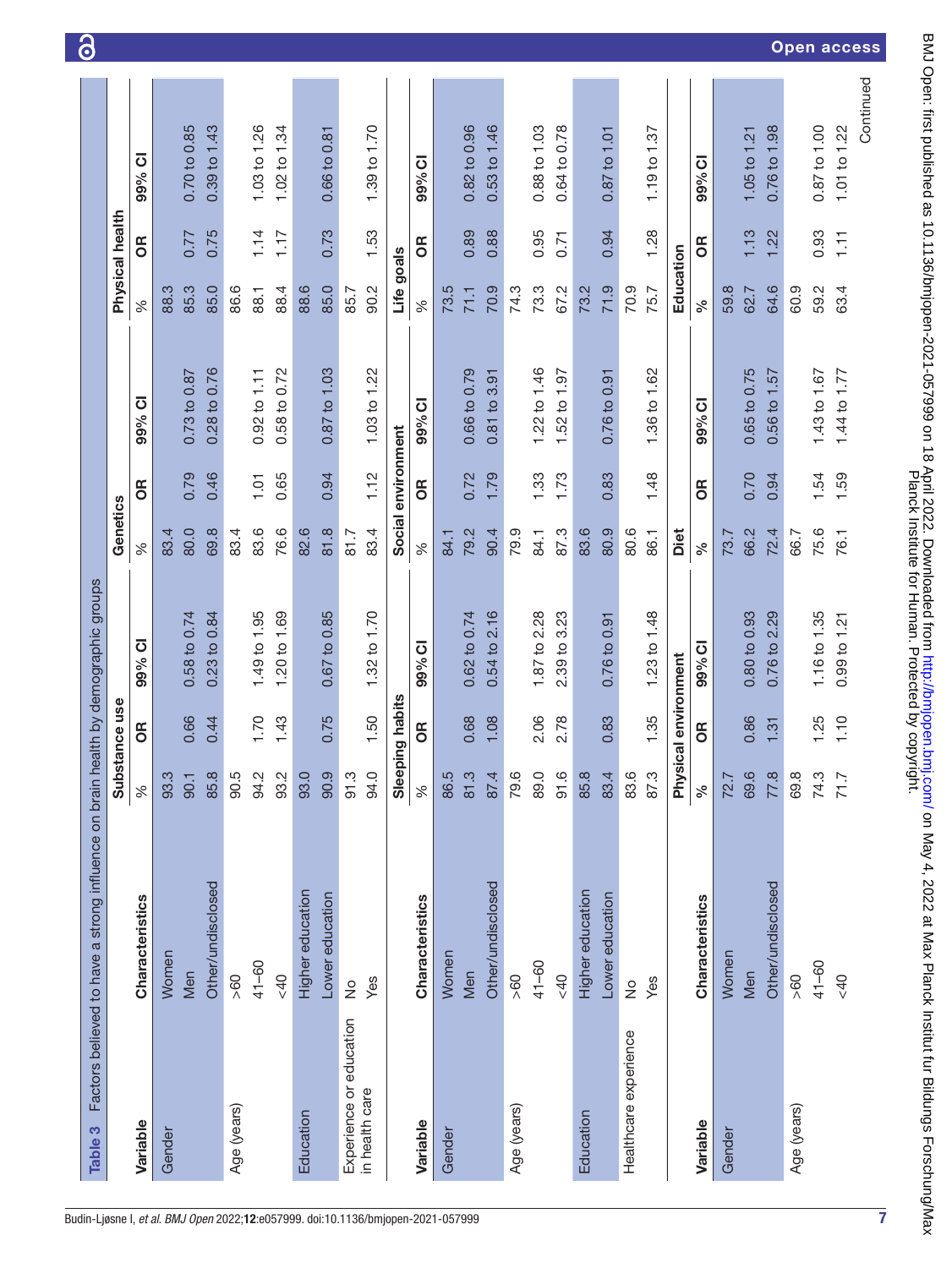| Table 3 Continued                                 |                            |      |                      |              |      |                  |               |                                                                                                                            |                  |        |              |
|---------------------------------------------------|----------------------------|------|----------------------|--------------|------|------------------|---------------|----------------------------------------------------------------------------------------------------------------------------|------------------|--------|--------------|
|                                                   |                            |      | Physical environment |              |      | Diet             |               |                                                                                                                            | Education        |        |              |
| Variable                                          | Characteristics            | ್ಧ   | 6R                   | 99% CI       |      | ್ನೇ              | $\frac{1}{2}$ | 99% CI                                                                                                                     | వ్               | õ      | 99% CI       |
| Education                                         | Higher education           | 71.5 |                      |              |      | 73.1             |               |                                                                                                                            | 64.3             |        |              |
|                                                   | Lower education            | 72.6 | 1.06                 | 0.98 to 1.14 |      | 68.2             | 0.79          | 0.73 to 0.85                                                                                                               | 52.6             | 0.62   | 0.58 to 0.66 |
| Healthcare experience                             | ž                          | 70.5 |                      |              |      | 69.0             |               |                                                                                                                            | 58.0             |        |              |
|                                                   | Yes                        | 74.0 | 1.19                 | 1.11 to 1.28 |      | 75.6             | 1.39          | 1.29 to 1.49                                                                                                               | 64.8             | 1.33   | 1.25 to 1.42 |
|                                                   |                            |      |                      | Profession   |      |                  |               | Income                                                                                                                     |                  |        |              |
| Variable                                          | <b>Characteristics</b>     |      |                      | $\%$         | ЭŘ   | <b>ID %66</b>    |               | $\%$                                                                                                                       | ЭŘ               | 99% CI |              |
| Gender                                            | Women                      |      |                      | 54.6         |      |                  |               | 36.2                                                                                                                       |                  |        |              |
|                                                   | Men                        |      |                      | 58.7         | 1.18 | 1.10 to 1.27     |               | 35.0                                                                                                                       | 0.95             |        | 0.88 to 1.02 |
|                                                   | Other/undisclosed          |      |                      | 54.3         | 0.99 | $0.62$ to 1.57   |               | 40.2                                                                                                                       | 1.18             |        | 0.74 to 1.89 |
| Age (years)                                       | > 60                       |      |                      | 53.2         |      |                  |               | 36.8                                                                                                                       |                  |        |              |
|                                                   | $41 - 60$                  |      |                      | 57.0         | 1.16 | 1.08 to 1.24     |               | 36.3                                                                                                                       | 0.98             |        | 0.91 to 1.05 |
|                                                   | 640                        |      |                      | 60.2         | 1.33 | 1.21 to 1.46     |               | 32.0                                                                                                                       | 0.81             |        | 0.73 to 0.89 |
| Education                                         | Higher education           |      |                      | 58.0         |      |                  |               | 35.1                                                                                                                       |                  |        |              |
|                                                   | Lower education            |      |                      | 51.0         | 0.75 | 0.71 to 0.81     |               | 37.5                                                                                                                       | $\overline{111}$ |        | 1.04 to 1.19 |
| Healthcare experience                             | $\frac{1}{2}$              |      |                      | 53.9         |      |                  |               | 33.5                                                                                                                       |                  |        |              |
|                                                   | Yes                        |      |                      | 58.8         | 1.23 | $1.15$ to $1.31$ |               | 39.6                                                                                                                       | 1.30             |        | 1.22 to 1.39 |
| Univariate ORs and 99% Cls.<br>.<br>۲<br>n/ :Lati | مناسبهما متماسمه والمتاسين |      |                      |              |      |                  |               | لمعامد والمحافظ والمستوات ومعتولات والمستقلة والمستحدث والمستوات والمستند والمستندي والمستندي والماضية والمستعار والمستعار |                  |        |              |

% indicates proportion of participants rating this factor as having a 'strong' or 'very strong' influence on brain health, with the remainder of participants rating it as 'moderate', 'weak' or 'no 'very strong' influence on brain health, with the remainder of participants rating it as 'moderate', 'weak' or 'no % indicates proportion of participants rating this factor as having a 'strong' or<br>influence'. influence'.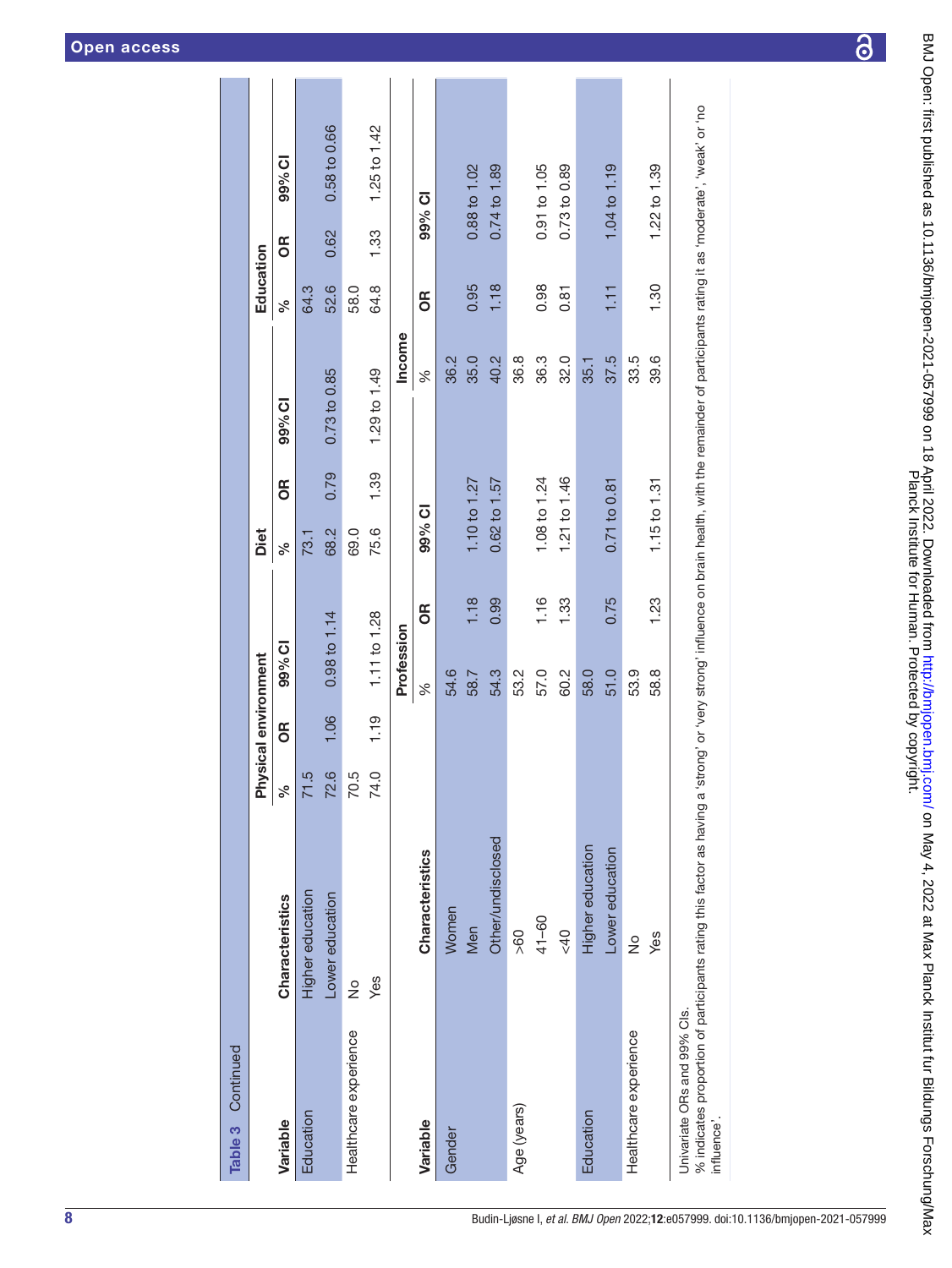

Figure 2 Life periods considered important to take care of one's brain. % indicates proportion of participants rating this life period as 'important' or 'very important', with the remainder of participants rating it as 'not important' or 'moderately important'.

99% CI 1.23 to 1.70) as compared with respondents aged >60.

Respondents who self-assessed their mental health to be below average were less likely to associate the given

<span id="page-8-0"></span>diseases/disorders above with the brain as compared with other respondents, although they had higher odds of considering mental disorders such as anxiety (OR 1.51, 99% CI 1.26 to 1.82), depression (OR 1.40, 99% CI 1.10

<span id="page-8-1"></span>

| Table 4     | Life periods considered important to take care of one's brain by demographic groups |               |           |                         |               |                    |              |               |                     |              |
|-------------|-------------------------------------------------------------------------------------|---------------|-----------|-------------------------|---------------|--------------------|--------------|---------------|---------------------|--------------|
|             |                                                                                     | In the womb   |           |                         |               | Childhood (0-12)   |              |               | Adolescence (13-18) |              |
| Variable    | <b>Characteristics</b>                                                              | $\frac{0}{0}$ | <b>OR</b> | 99% CI                  | $\frac{0}{0}$ | <b>OR</b>          | 99% CI       | $\frac{0}{0}$ | <b>OR</b>           | 99% CI       |
| Gender      | Women                                                                               | 85.9          |           |                         | 95.7          |                    |              | 97.0          |                     |              |
|             | Men                                                                                 | 78.0          | 0.58      | 0.53 to 0.63            | 93.0          | 0.59               | 0.51 to 0.69 | 95.6          | 0.68                | 0.57 to 0.81 |
|             | Other/undisclosed                                                                   | 86.4          | 1.04      | 0.53 to 2.04            | 95.2          | 0.89               | 0.30 to 2.63 | 96.0          | 0.75                | 0.23 to 2.44 |
| Age (years) | >60                                                                                 | 80.7          |           |                         | 93.4          |                    |              | 95.5          |                     |              |
|             | $41 - 60$                                                                           | 86.2          | 1.49      | 1.36 to 1.64            | 96.2          | 1.78               | 1.51 to 2.09 | 97.3          | 1.71                | 1.41 to 2.08 |
|             | $<$ 40                                                                              | 86.1          | 1.48      | 1.31 to 1.68            | 96.4          | 1.89               | 1.51 to 2.37 | 97.9          | 2.14                | 1.60 to 2.85 |
| Education   | <b>Higher education</b>                                                             | 86.0          |           |                         | 95.8          |                    |              | 97.0          |                     |              |
|             | Lower education                                                                     | 78.5          | 0.59      | 0.54 to 0.65            | 92.9          | 0.57               | 0.50 to 0.66 | 95.6          | 0.67                | 0.56 to 0.80 |
| Healthcare  | <b>No</b>                                                                           | 80.5          |           |                         | 93.7          |                    |              | 95.9          |                     |              |
| experience  | Yes                                                                                 | 88.8          | 1.91      | 1.74 to 2.10            | 96.8          | 2.06               | 1.74 to 2.43 | 97.7          | 1.79                | 1.48 to 2.18 |
|             |                                                                                     |               |           | Young adulthood (19-45) |               | Middle age (45-65) |              |               | Old age $(>65)$     |              |
| Variable    | <b>Characteristics</b>                                                              | $\frac{0}{0}$ | <b>OR</b> | 99% CI                  | $\frac{0}{0}$ | <b>OR</b>          | 99% CI       | $\frac{0}{0}$ | <b>OR</b>           | 99% CI       |
| Gender      | Women                                                                               | 96.2          |           |                         | 97.0          |                    |              | 97.1          |                     |              |
|             | Men                                                                                 | 93.4          | 0.56      | 0.48 to 0.65            | 93.0          | 0.41               | 0.35 to 0.48 | 93.2          | 0.41                | 0.35 to 0.49 |
|             | Other/undisclosed                                                                   | 92.8          | 0.51      | 0.21 to 1.24            | 88.8          | 0.24               | 0.12 to 0.51 | 92.0          | 0.35                | 0.15 to 0.82 |
| Age (years) | >60                                                                                 | 94.5          |           |                         | 95.3          |                    |              | 96.2          |                     |              |
|             | $41 - 60$                                                                           | 96.5          | 1.59      | 1.34 to 1.89            | 97.2          | 1.68               | 1.40 to 2.03 | 96.8          | 1.19                | 0.98 to 1.43 |
|             | $<$ 40                                                                              | 95.4          | 1.21      | 0.98 to 1.50            | 94.3          | 0.82               | 0.67 to 1.00 | 93.3          | 0.55                | 0.45 to 0.67 |
| Education   | Higher education                                                                    | 95.3          |           |                         | 95.9          |                    |              | 96.2          |                     |              |
|             | Lower education                                                                     | 95.6          | 1.06      | 0.90 to 1.24            | 95.6          | 0.93               | 0.78 to 1.09 | 95.3          | 0.80                | 0.67 to 0.94 |
| Healthcare  | <b>No</b>                                                                           | 94.7          |           |                         | 95.2          |                    |              | 95.4          |                     |              |
| experience  | Yes                                                                                 | 96.6          | 1.60      | 1.36 to 1.89            | 96.8          | 1.53               | 1.29 to 1.82 | 96.7          | 1.41                | 1.19 to 1.68 |

Univariate OR and 99% CI.

% indicates proportion of participants rating this life period as 'important' or 'very important', with the remainder of participants rating it as 'not important' or 'moderately important'.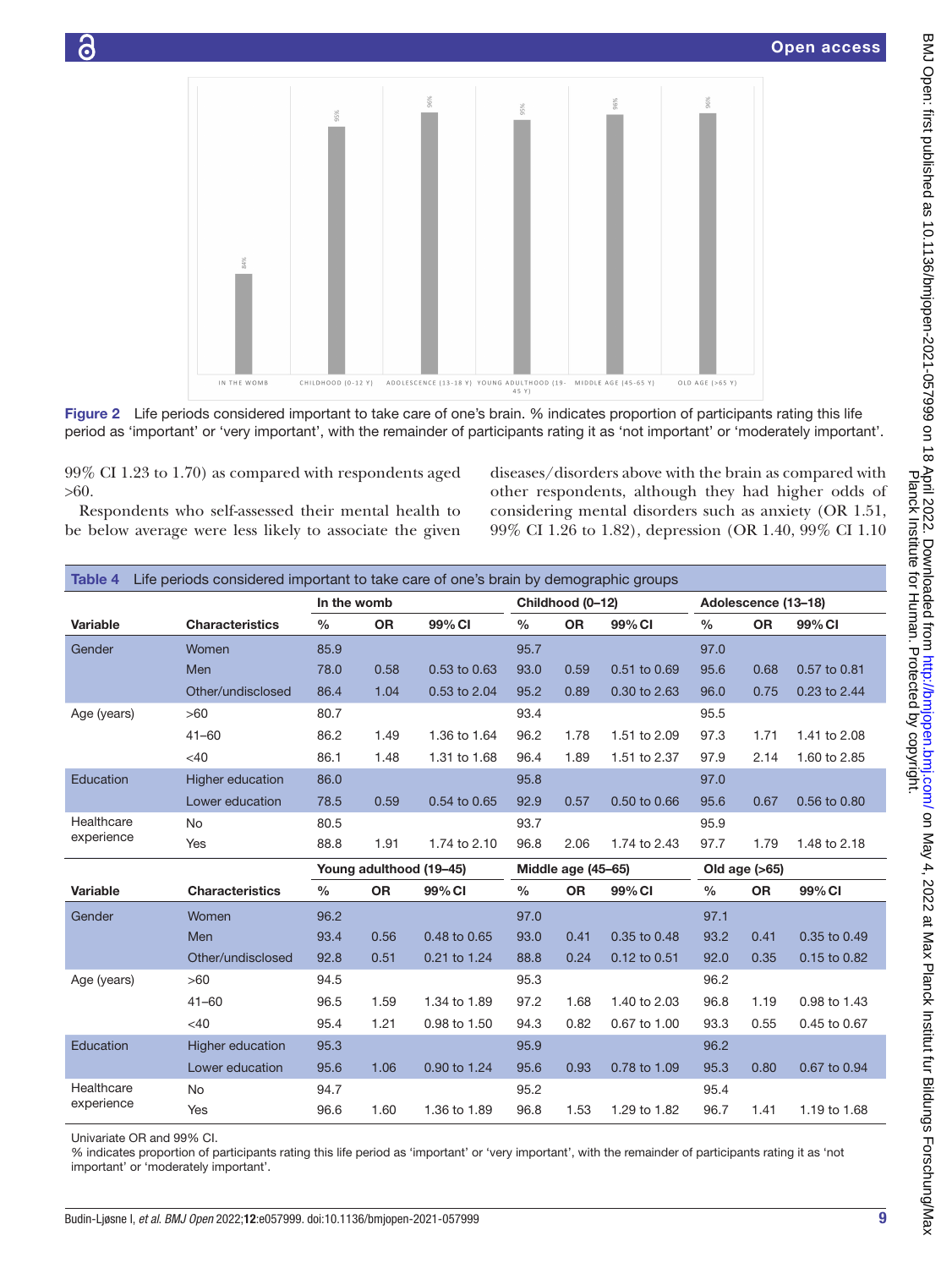

Figure 3 Diseases and disorders believed to be associated with the brain. % indicates proportion of participants rating this disorder or disease as 'associated with the brain', with the remainder of participants rating it as 'not associated with the brain'. AD, Alzheimer's disease.

to 1.78), bipolar disorder (OR 1.29, 99% CI 1.07 to 1.55) and addiction (OR 1.12, 99% CI 0.97 to 1.30) as associated with the brain. Respondents with an experience of disease were more likely, as compared with others with no such experience, to associate disorders such as arthritis (OR 1.59, 99% CI 1.38 to 1.84), diabetes (OR 1.25, 99% CI 1.15 to 1.37) and hypertension (OR 1.20, 99% CI 1.12 to 1.29) with the brain ([online supplemental material](https://dx.doi.org/10.1136/bmjopen-2021-057999) [5,](https://dx.doi.org/10.1136/bmjopen-2021-057999) section 3). Respondents in a stable relationship were more likely to associate AD with the brain (OR 1.91, 99% CI 1.36 to 2.68) as compared with respondents not in a stable relationship. However, this association did not hold when controlling for age and education level.

#### **DISCUSSION**

### Summary of findings

To the best of our knowledge, this study was the first and largest survey to investigate public perceptions of brain health across countries using an online questionnaire available in multiple languages. Our respondents considered certain behaviours such as substance use (ie, smoking, drugs and alcohol consumption) and factors such as lifestyle, physical health, genetics and social environment important for brain health. Other factors included, in decreasing order of importance, diet, the physical environment and having goals that make life meaningful, followed by socioeconomic factors such as income, profession and education. The respondents rated all life periods as important for the brain although taking care of the brain in the womb (before birth) received relatively less attention. This question aimed to describe the life period during which one can take care of the fetal brain during pregnancy. It is possible that some

<span id="page-9-0"></span>respondents interpreted this life period as taking care of the mother's brain during pregnancy. However, regardless of how it was interpreted, taking care of the mother's and the fetus's brain is important and deserves attention.

Awareness was high of AD and dementia affecting the brain. Our respondents more frequently associated mental disorders such as schizophrenia and depression with the brain as compared with neurological disorders such as stroke and Parkinson's disease, although it should be noted that both classes were most often ranked as associated. Since we partly relied on our network of stakeholders working in fields of relevance for brain health to recruit survey respondents, it is likely that our sample was more interested in cognitive and psychological aspects of brain health than the general population. Disorders that are not defined as brain diseases but have an impact on the brain, such as hypertension, diabetes and arthritis, were perceived to be associated with the brain only to a small extent. Overall, women and highly educated respondents more often rated items as important than men and less educated participants. Men and women also differed in which factors they considered important for brain health.

### Relevance to previous research

The high ranking of substance use as a factor influencing brain health is consistent with data from surveys in Australia and the USA $^{19\,35}$  but not from previous surveys in Ireland<sup>[5](#page-13-3)</sup> or the Netherlands<sup>[7](#page-13-4)</sup> where other factors like cognitive activity were given more importance. A recent scoping review of studies examining public perceptions of risk and protective factors related to cognitive health and impairment reported that genetics was the most identified risk factor for AD and dementia.<sup>[20](#page-13-13)</sup> In our survey, genetics was considered highly important for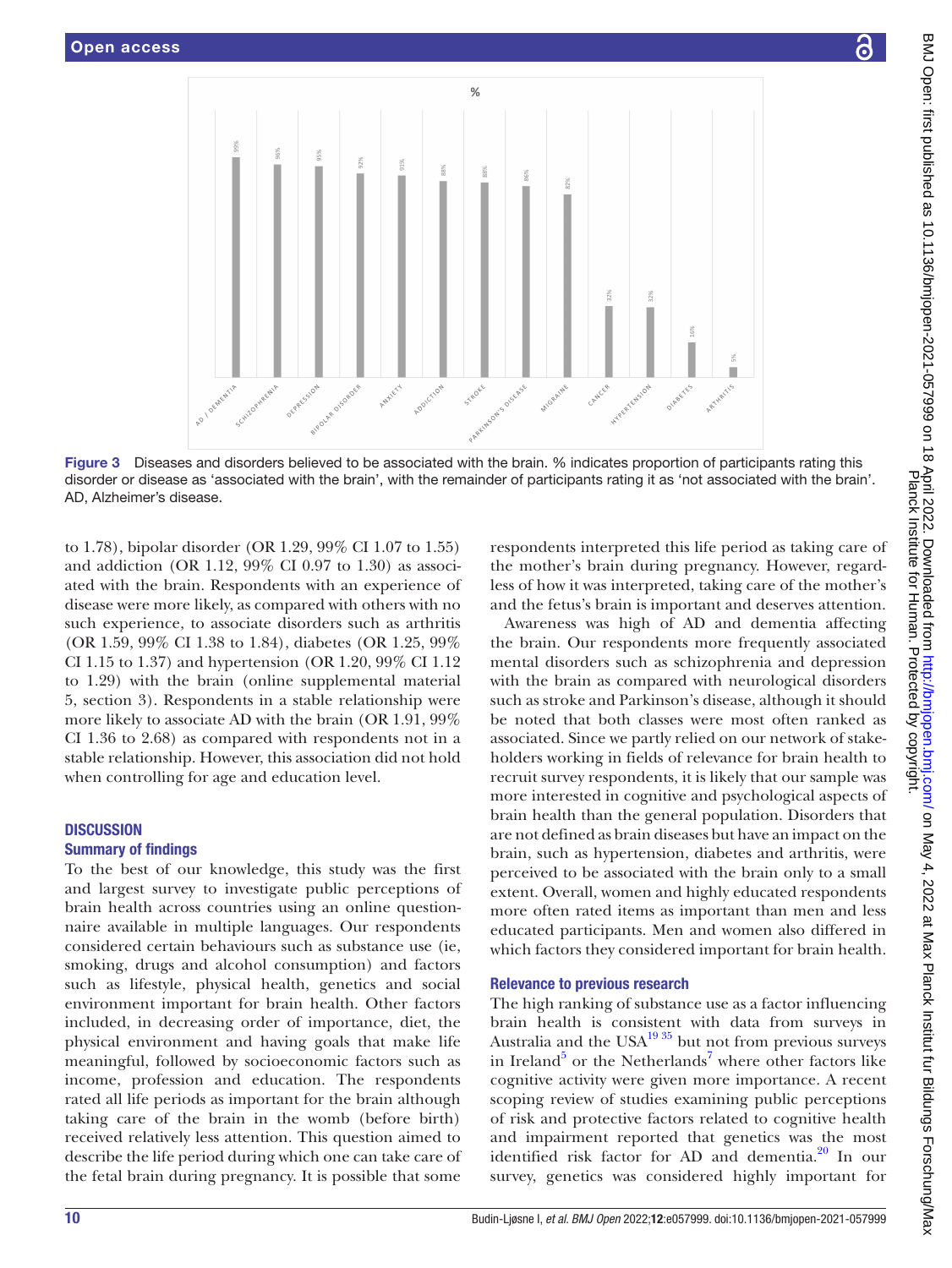<span id="page-10-0"></span>

| Diseases and disorders associated with the brain by demographic groups<br><b>Table 5</b> |                        |               |                         |              |               |                     |                     |                  |                   |              |
|------------------------------------------------------------------------------------------|------------------------|---------------|-------------------------|--------------|---------------|---------------------|---------------------|------------------|-------------------|--------------|
|                                                                                          |                        |               | <b>AD and dementia</b>  |              |               | Schizophrenia       |                     |                  | <b>Depression</b> |              |
| Variable                                                                                 | <b>Characteristics</b> | %             | <b>OR</b>               | 99% CI       | $\frac{0}{0}$ | <b>OR</b>           | 99% CI              | %                | <b>OR</b>         | 99% CI       |
| Gender                                                                                   | Women                  | 99.4          |                         |              | 96.4          |                     |                     | 95.6             |                   |              |
|                                                                                          | Men                    | 98.5          | 0.40                    | 0.29 to 0.56 | 94.5          | 0.64                | 0.54 to 0.75        | 93.8             | 0.70              | 0.60 to 0.81 |
|                                                                                          | Other/undisclosed      | 100           |                         |              | 95.2          | 0.74                | 0.25 to 2.18        | 96.0             | 1.11              | 0.34 to 3.61 |
| Age (years)                                                                              | >60                    | 99.3          |                         |              | 95.1          |                     |                     | 94.2             |                   |              |
|                                                                                          | $41 - 60$              | 99.4          | 1.08                    | 0.71 to 1.65 | 96.6          | 1.47                | 1.23 to 1.75        | 96.1             | 1.51              | 1.29 to 1.78 |
|                                                                                          | <40                    | 98.0          | 0.35                    | 0.23 to 0.51 | 96.3          | 1.34                | 1.06 to 1.69        | 95.4             | 1.29              | 1.05 to 1.59 |
| Education                                                                                | Higher education       | 99.3          |                         |              | 96.5          |                     |                     | 95.6             |                   |              |
|                                                                                          | Lower education        | 98.6          | 0.48                    | 0.34 to 0.67 | 94.5          | 0.62                | 0.53 to 0.72        | 94.0             | 0.72              | 0.62 to 0.84 |
| Healthcare                                                                               | No                     | 98.9          |                         |              | 95.3          |                     |                     | 94.6             |                   |              |
| experience                                                                               | Yes                    | 99.5          | 2.37                    | 1.57 to 3.56 | 96.9          | 1.52                | 1.28 to 1.81        | 96.0             | 1.38              | 1.18 to 1.61 |
|                                                                                          |                        |               | <b>Bipolar disorder</b> |              | Anxiety       |                     |                     | <b>Addiction</b> |                   |              |
| Variable                                                                                 | <b>Characteristics</b> | %             | <b>OR</b>               | 99% CI       | %             | <b>OR</b>           | 99% CI              | %                | <b>OR</b>         | 99% CI       |
| Gender                                                                                   | Women                  | 93.6          |                         |              | 91.4          |                     |                     | 90.0             |                   |              |
|                                                                                          | Men                    | 87.3          | 0.47                    | 0.42 to 0.53 | 89.4          | 0.79                | 0.71 to 0.89        | 84.4             | 0.60              | 0.54 to 0.67 |
|                                                                                          | Other/undisclosed      | 93.7          | 1.01                    | 0.39 to 2.60 | 95.2          | 1.88                | 0.64 to 5.55        | 90.5             | 1.05              | 0.48 to 2.31 |
| Age (years)                                                                              | >60                    | 88.9          |                         |              | 89.0          |                     |                     | 86.6             |                   |              |
|                                                                                          | 41-60                  | 94.6          | 2.17                    | 1.90 to 2.49 | 92.6          | 1.54                | 1.37 to 1.74        | 89.8             | 1.37              | 1.23 to 1.52 |
|                                                                                          | $<$ 40                 | 93.8          | 1.90                    | 1.59 to 2.26 | 92.1          | 1.44                | 1.23 to 1.70        | 90.6             | 1.50              | 1.29 to 1.74 |
| Education                                                                                | Higher education       | 94.0          |                         |              | 91.6          |                     |                     | 90.0             |                   |              |
|                                                                                          | Lower education        | 87.0          | 0.42                    | 0.38 to 0.47 | 89.1          | 0.75                | 0.67 to 0.84        | 85.0             | 0.63              | 0.57 to 0.69 |
| Healthcare                                                                               | No                     | 90.0          |                         |              | 90.2          |                     |                     | 86.0             |                   |              |
| experience                                                                               | Yes                    | 94.7          | 2.00                    | 1.76 to 2.28 | 92.0          | 1.25                | 1.11 to 1.40        | 92.4             | 1.97              | 1.77 to 2.20 |
|                                                                                          |                        |               |                         |              |               |                     |                     |                  |                   |              |
|                                                                                          |                        | <b>Stroke</b> |                         |              |               |                     | Parkinson's disease | <b>Migraine</b>  |                   |              |
| Variable                                                                                 | <b>Characteristics</b> | $\%$          | <b>OR</b>               | 99% CI       | %             | <b>OR</b>           | 99% CI              | %                | <b>OR</b>         | 99% CI       |
| Gender                                                                                   | Women                  | 89.9          |                         |              | 86.9          |                     |                     |                  |                   |              |
|                                                                                          | Men                    | 82.4          | 0.53                    | 0.48 to 0.58 | 84.3          | 0.81                | 0.73 to 0.89        | 83.5             |                   |              |
|                                                                                          | Other/undisclosed      | 89.7          | 0.98                    | 0.46 to 2.08 | 84.9          | 0.85                | 0.45 to 1.62        | 79.7             | 0.78              | 0.71 to 0.85 |
| Age (years)                                                                              | >60                    | 87.7          |                         |              | 86.1          |                     |                     | 77.6             |                   |              |
|                                                                                          | 41-60                  | 89.3          | 1.16                    | 1.04 to 1.29 | 87.5          | 1.13                | 1.25 to 1.02        | 86.0             | 1.78              | 1.62 to 1.95 |
|                                                                                          | <40                    | 84.5          | 0.76                    | 0.67 to 0.87 | 83.2          | 0.80                | 0.71 to 0.91        | 88.3             | 2.18              | 1.91 to 2.48 |
| Education                                                                                | Higher education       | 88.3          |                         |              | 87.9          |                     |                     | 84.3             |                   |              |
|                                                                                          | Lower education        | 86.7          | 0.87                    | 0.79 to 0.96 | 82.1          | 0.63                | 0.57 to 0.69        | 78.6             | 0.69              | 0.63 to 0.75 |
| Healthcare                                                                               | No                     | 84.5          |                         |              | 83.1          |                     |                     | 79.5             |                   |              |
| experience                                                                               | Yes                    | 93.0          | 2.44                    | 2.18 to 2.73 | 90.9          | 2.04                | 1.85 to 2.26        | 87.2             | 1.76              | 1.61 to 1.92 |
|                                                                                          |                        | Cancer        |                         |              |               | <b>Hypertension</b> |                     | <b>Diabetes</b>  |                   |              |
| Variable                                                                                 | <b>Characteristics</b> | $\%$          | <b>OR</b>               | 99% CI       | $\%$          | OR                  | 99% CI              | $\%$             | <b>OR</b>         | 99% CI       |
| Gender                                                                                   | <b>Women</b>           | 33.8          |                         |              | 33.7          |                     |                     | 16.7             |                   |              |
|                                                                                          | Men                    | 27.9          | 0.76                    | 0.70 to 0.82 | 26.5          | 0.71                | 0.66 to 0.77        | 13.8             | 0.80              | 0.73 to 0.88 |
|                                                                                          | Other/undisclosed      | 37.3          | 1.16                    | 0.72 to 1.88 | 41.3          | 1.38                | 0.86 to 2.20        | 25.4             | 1.70              | 1.00 to 2.89 |
| Age (years)                                                                              | >60                    | 28.5          |                         |              | 34.2          |                     |                     | 15.3             |                   |              |
|                                                                                          | $41 - 60$              | 34.1          | 1.30                    | 1.21 to 1.40 | 31.5          | 0.88                | 0.82 to 0.95        | 17.2             | 1.15              | 1.05 to 1.27 |
|                                                                                          | <40                    | 38.2          | 1.55                    | 1.41 to 1.70 | 25.4          | 0.65                | 0.59 to 0.72        | 14.7             | 0.96              | 0.84 to 1.09 |
| Education                                                                                | Higher education       | 34.2          |                         |              | 33.5          |                     |                     | 17.3             |                   |              |
|                                                                                          | Lower education        | 27.7          | 0.74                    | 0.68 to 0.79 | 27.9          | 0.77                | 0.71 to 0.83        | 12.8             | 0.70              | 0.64 to 0.77 |
| Healthcare<br>experience                                                                 | No<br>Yes              | 27.4<br>39.7  | 1.74                    | 1.63 to 1.87 | 24.9<br>42.6  | 2.24                | 2.09 to 2.39        | 10.6<br>24.3     | 2.71              | 2.49 to 2.96 |

BMJ Open: first published as 10.1136/bmjopen-2021-057999 on 18 April 2022. Downloaded from http://bmjopen.bmj.com/ on May 4, 2022 at Max Planck Institut fur Bildungs Forschung/Max<br>Planck Hublished as 10.1136/bmjopen-2021-0 Continued

Planck Institute for Human. Protected by copyright. BMJ Open: first published as 10.1136/bmjopen-2021-057999 on 18 April 2022. Downloaded from <http://bmjopen.bmj.com/> BMay 4, 2022 at Max Planck Institut fur Bildungs Forschung/Max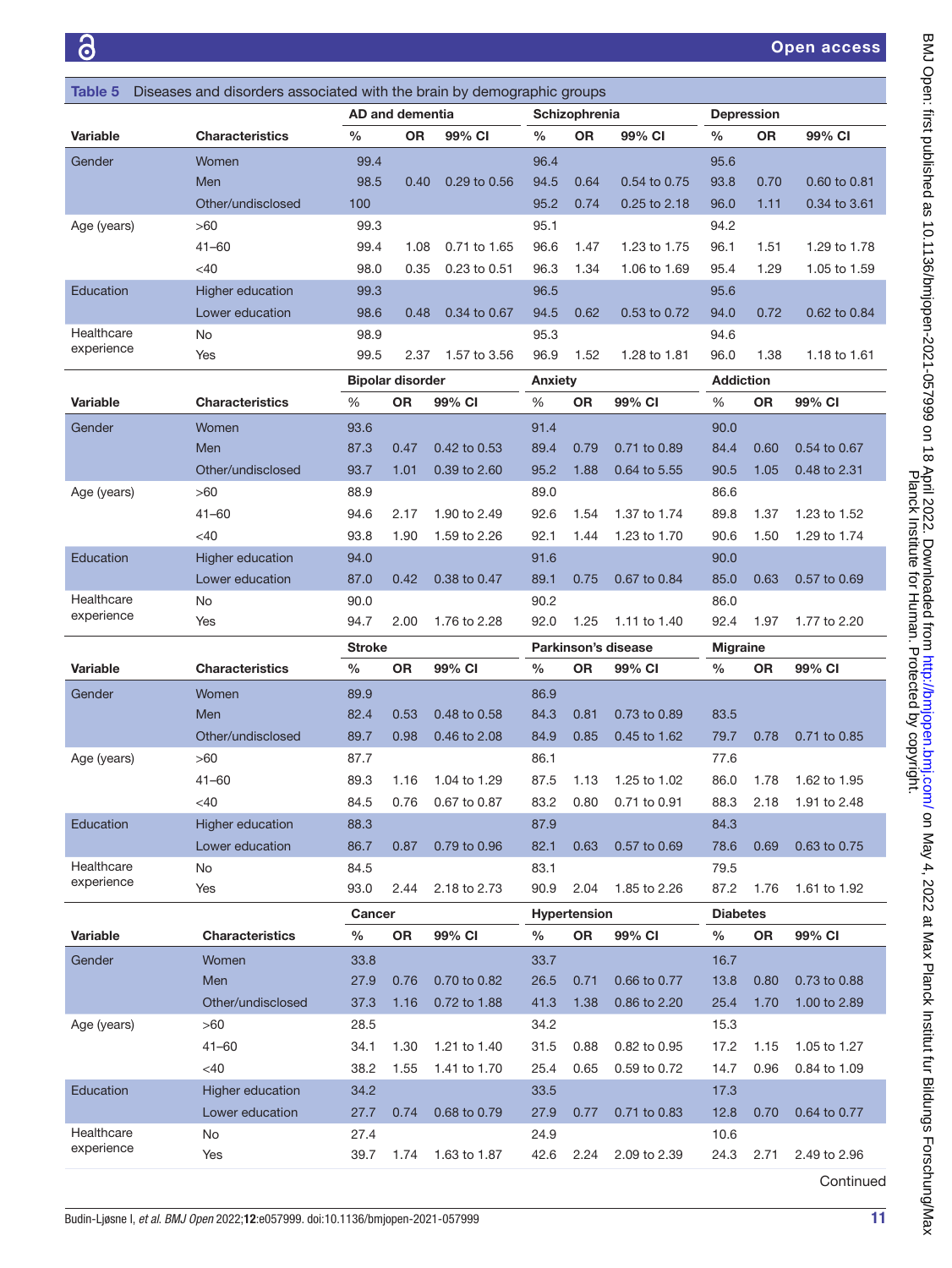| Table 5<br>Continued |                        |                  |           |              |
|----------------------|------------------------|------------------|-----------|--------------|
|                      |                        | <b>Arthritis</b> |           |              |
| Variable             | <b>Characteristics</b> | %                | <b>OR</b> | 99% CI       |
| Gender               | Women                  | 5.1              |           |              |
|                      | Men                    | 3.9              | 0.75      | 0.63 to 0.89 |
|                      | Other/undisclosed      | 6.3              | 1.25      | 0.49 to 3.23 |
| Age (years)          | >60                    | 4.5              |           |              |
|                      | $41 - 60$              | 5.2              | 1.15      | 0.98 to 1.35 |
|                      | $<$ 40                 | 4.6              | 1.01      | 0.81 to 1.25 |
| Education            | Higher education       | 4.9              |           |              |
|                      | Lower education        | 4.6              | 0.94      | 0.80 to 1.11 |
| Healthcare           | No                     | 3.4              |           |              |
| experience           | Yes                    | 7.0              | 2.12      | 1.83 to 2.46 |

Univariate OR and 99% CI.

% indicates proportion of participants rating this disorder or disease as 'associated with the brain', with the remainder of participants rating it as 'not associated with the brain'.

AD, Alzheimer's disease.

brain health. Likewise, our respondents' high ranking of sleep corroborates results from a recent UK-wide survey in which respondents perceived sleep as important for maintaining or improving cognitive skills.<sup>36</sup>

Physical health was rated as highly important in our study in contrast to what previous surveys found,<sup>7</sup> <sup>18</sup> <sup>19</sup> which reported limited awareness of how high blood pressure, coronary heart disease, obesity and plasma cholesterol levels influence brain health. Although our respondents rated physical health as important, paradoxically, they associated hypertension with the brain to a limited extent. In our questionnaire, we did not provide any example of what physical health entails, so we do not know exactly how our respondents interpreted the question. Results across studies may also be difficult to compare due to differences in the measures and instruments used. Our respondents less often deemed diet to be of very strong importance for brain health relative to other lifestyle factors, in line with previous studies.<sup>[5 37](#page-13-3)</sup> Although the topic has been little explored, our participants' limited emphasis on socioeconomic factors is in line with results from an Australian survey on cognitive health.<sup>[19](#page-13-22)</sup> With few exceptions, most of our participants resided in highincome countries or upper middle-income countries such as Turkey. Views regarding the importance of socioeconomic factors for brain health may differ in low and middle-income countries.

To our knowledge, few studies have investigated what life periods people consider important for taking care of the brain. A recent global Ipsos survey (2021) looked at the perceptions of the importance of early life for a person's health and happiness in adulthood<sup>38</sup> and found that people did not consider the early (first 5) years as important for later health, compared with other periods of life. Previous research has shown that focus is often put on old age, as it might be considered as a risk factor for cognitive decline. $39$  In contrast, our respondents

attributed high importance to childhood although they tended to rank age ranges closer to their own as more important. Similarly, we have not found studies specifically investigating which diseases people associate with the brain. Other surveys have shown public awareness of dementia, $15$  as confirmed by our results, despite limited knowledge of disease mechanisms and risk and protective factors,<sup>5</sup> little concern regarding risk of developing dementia $16$  and limited public awareness of the prevalence and characteristics of mental illnesses such as schizophrenia and bipolar disorders.<sup>910</sup>

### Implications for policymakers

Our sample was highly educated, mostly women probably interested in brain health and therefore not representative of the general population. Our survey, however, highlights that even in such population, there are some knowledge gaps to be filled. Detailed information should be provided about dietary habits and physical activity beneficial for physical health and for the brain. Our findings indicate that people may underestimate the importance of risk factors such as diabetes and poor vascular health for brain health, suggesting an avenue for improved public health messaging. Previous research has shown that unmarried people are at higher risk of dementia as compared with people living in stable relationships.<sup>40</sup> We observed that awareness of AD was higher among our respondents living in stable relationships. This may suggest the need for targeted brain health information to single people and those living alone. Men and women differed in their perceptions of factors influencing brain health. Educational campaigns might need to consider these differences and leverage them for more personalised messages.

Our respondents made a clear connection between mental health and brain health, which may be due to their experience of the increasing societal burden of mental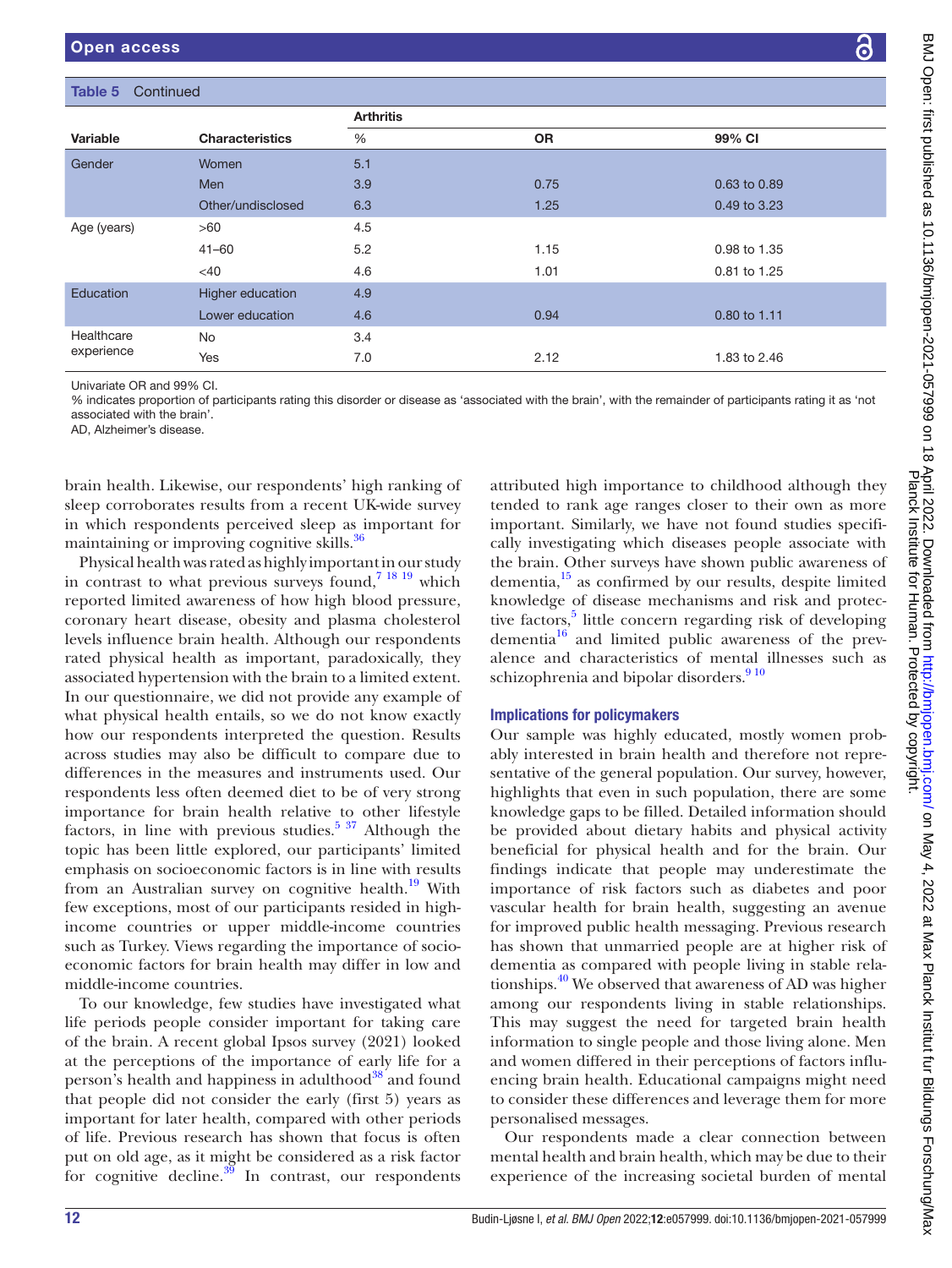and addictive disorders.<sup>41</sup> The outbreak of the COVID-19 pandemic in 2020, with strong implications for mental health,<sup>42</sup> may also have influenced responses. However, we cannot verify this as the survey was anonymous and no time logs were recorded. Our results suggest that governments should give more attention to the reduction of preventable or modifiable mental health risk factors, for instance, by identifying individuals in early stages of disease or creating social environments promoting psychological well-being.<sup>43</sup>

#### Strengths and limitations

We believe that our study has several strengths. First, we consulted representatives from patient and civil society organisations such as patient organisations and national brain councils when developing the survey questionnaire. They are knowledgeable about how the public processes health-related information and helped strengthen the readability and relevance of our questions. The questions were also piloted in a previous study $^{26}$  and at several public meetings. Second, we translated the survey into 14 languages, made it available online and promoted it in Europe and beyond. This enabled us to achieve a sample size up to 10 times larger than in previous comparable surveys.<sup>[7 19 44](#page-13-4)</sup> Third, our survey described brain health as encompassing both cognitive and mental health. This definition was more comprehensive than in other studies, which often focused solely on one aspect of brain health such as cognitive decline. This may make our results more relevant when discussing brain health promotion.

Our study has limitations. Our sample is not representative of the general population. Our respondents were predominantly highly educated, mostly women from the oldest segment of population reporting good cognitive and mental health. This is probably due to our recruitment strategy. Several of the Lifebrain cohorts $^{23}$  as well as the research registries we used to recruit participants included more female educated volunteers.<sup>[34](#page-14-4)</sup> This may also be because women appear more concerned about cognitive decline and the maintenance of cognitive skills $36\frac{45}{10}$  than men. Our respondents were probably more interested in, and knowledgeable about, brain health than the general population. Although we did not collect any ethnic data, we suspect that our sample was probably not ethnically and culturally diverse. We also do not know whether people in developing countries would manifest different perceptions to brain health, particularly the influence of socioeconomic factors. Another limitation of our study is that an online survey is more easily accessed by the most resourceful population groups with digital connection and competence. We were aware of this limitation when conceiving the study but aimed to reach a large international sample and include respondents from the Lifebrain consortium. Using an online tool was the most appropriate strategy due to our limited resources and it facilitated anonymous collection of data. Finally, although great care was taken in the translation and back-translation process<sup>22</sup> and stakeholders in several

countries helped adapt the survey to their local circumstances, there is a risk that our international respondents interpreted our questions slightly differently due to nuances in translations and the novelty of the concept of brain health.<sup>26</sup>

#### CONCLUSIONS AND FUTURE DIRECTIONS

Our findings reflect a relatively good understanding of some facets of brain health. Awareness was higher among highly educated female respondents as compared with male and lowly educated respondents. Differences in perceptions of brain health were noted among specific segments of the population, suggesting that targeted policy actions towards these groups might be of relevance. Exploring how perceptions of brain health relate to intentions to follow brain-friendly lifestyles will also be of interest, knowing that such intentions may also depend on perceptions of risk $4647$  and the socioeconomic, physical and technological contexts in which people navigate.<sup>48</sup> Analysis of subsequent questions in this survey will provide some answers to this question.

Future research should investigate views on brain health of diverse ethnic groups in Europe, following recent calls for more diversity in research,  $49^\circ$  as well as explore views on brain health in non-Western countries due to cultural variations. $50$  We did not compare results between countries due to varying sample size and recruitment strategies. Future research might investigate whether results differ between the three countries with most responses (UK, the Netherlands, Norway), and how any difference may have implications for brain health promotion at national levels. Future studies should also consider adopting alternative recruitment techniques and data collection platforms and include more men and respondents more representative of the general population.

#### Author affiliations

<sup>1</sup>Department of Food Safety, Norwegian Institute of Public Health, Oslo, Norway <sup>2</sup>Department of Psychology, Center for Lifespan Changes in Brain and Cognition, University of Oslo, Oslo, Norway

4 Department of Nutrition, Institute of Basic Medical Sciences, Faculty of Medicine, University of Oslo, Oslo, Norway

5 Vitas AS, Oslo, Norway

<sup>6</sup>Department of Communication, Norwegian Institute of Public Health, Oslo, Norway <sup>7</sup>Wellcome Centre for Integrative Neuroimaging, Oxford, UK

<sup>8</sup>Department of Genetics and Bioinformatics, Norwegian Institute of Public Health, Oslo, Norway

<sup>9</sup> Danish Research Centre for Magnetic Resonance, Centre for Functional and Diagnostic Imaging and Research, Copenhagen University Hospital, København, Denmark

<sup>10</sup>Cognitive Neuroscience Department, Donders Institute for Brain, Cognition and Behavior, Radboud University Medical Center, Nijmegen, The Netherlands

<sup>11</sup> Faculty of Psychology and Educational Sciences, University of Geneva, Geneva, **Switzerland** 

<sup>12</sup>Swiss National Centre of Competence in Research LIVES, Geneva, Switzerland <sup>13</sup>Department of Medicine, Faculty of Medicine and Health Sciences and Institute of Neuroscience, University of Barcelona, Barcelona, Spain

<sup>14</sup>Department of Psychiatry, Amsterdam Neuroscience, Vrije Universiteit Amsterdam, Amsterdam, The Netherlands

<sup>&</sup>lt;sup>3</sup>Department of Psychiatry, University of Oxford, Oxford, UK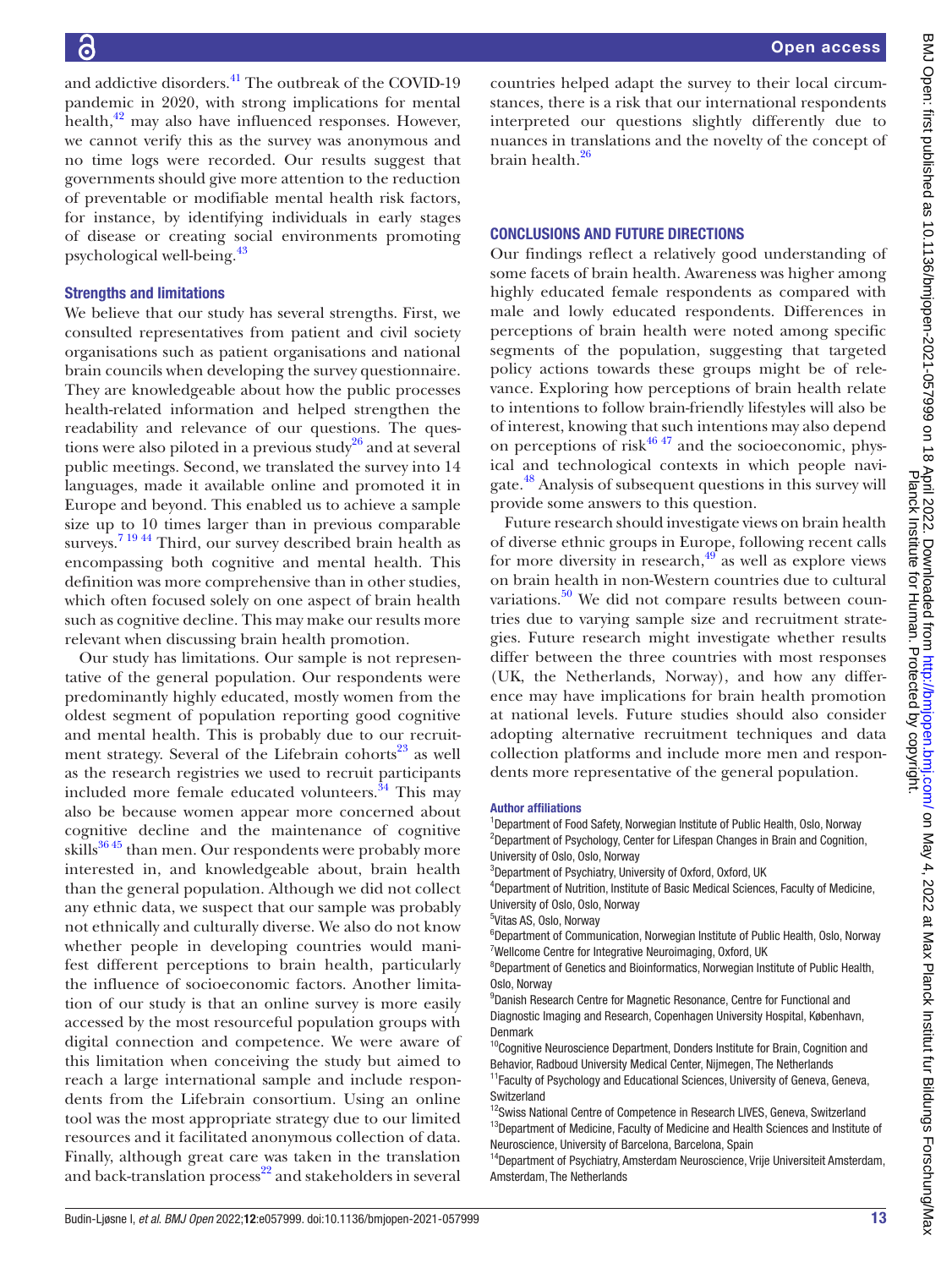# Open access

<sup>15</sup>Center for Lifespan Psychology, Max Planck Institute for Human Development, Berlin, Germany

<sup>16</sup>Department of General and Clinical Psychology, Lesya Ukrainka Volyn National University, Luc'k, Ukraine

<sup>17</sup>Department of Neurology, Hospital de la Santa Creu i Sant Pau, Biomedical Research Institute Sant Pau, Universitat Autònoma de Barcelona, Barcelona, Spain <sup>18</sup>Women's Brain Project, Guntershausen, Switzerland

Acknowledgements We are grateful for the valuable help we received from many people to develop and disseminate the survey. This includes, but is not limited to, the Lifebrain research staff, the stakeholders who participated in Lifebrain workshops and public lectures, representatives from the Norwegian Brain Council, the Belgian Brain Council, the German Brain Council, the Brain Foundation Netherlands (Hersenstichting.nl), the Swedish Brain Foundation, the Women's Brain Project, the National University of Ostroh Academy in Ukraine, Join Dementia Research, Hersenonderzoek, patient organisations and professional societies in Europe and elsewhere. We thank the survey respondents for their contribution.

Contributors IBL, AMM, BBF, KPE, CAD, RBC, EZ, WFCB, KSM, AMF, RAK, PG, DB-F, LN, CS-P, KBW, SD, LZ, MFI and MTF were involved in the design and data collection of the study. AMM, KPE, ØS and EZ had full access to the raw data and conducted the statistical analysis. IBL, BBF, CAD, NAGF and RBC made substantial contribution to the analysis of the data. IBL drafted the manuscript. IBL, AMM, BBF, KPE, CAD, RBC, EZ, NAGF, ØS, WFCB, KSM, AMF, RAK, PG, DB-F, LN, CS-P, KBW, SD, LZ, MFI and MTF substantively revised the manuscript and approved the submitted version. IBL is the guarantor for the article.

Funding This research was funded by the EU Horizon 2020 Grant: Healthy minds 0–100 years: Optimising the use of European brain imaging cohorts (Lifebrain) (grant agreement number: 732592).

#### Competing interests None declared.

Patient and public involvement Patients and/or the public were involved in the design, or conduct, or reporting, or dissemination plans of this research. Refer to the Methods section for further details.

#### Patient consent for publication Not required.

Ethics approval This study involves human participants. The survey was reviewed by the Regional Committees for Medical and Health Research Ethics in Norway (2017/653 REK SørØst B) and approved for exemption from ethics approval according to the Norwegian Health Research Act. In addition, the survey was approved by the University of Oxford Medical Sciences Interdivisional Research Ethics Committee (R67364/RE001) and the Medical Ethics Review Committee of VU University Medical Center in the Netherlands as required for dissemination in the country's research networks. Ethics approval was not required for dissemination in the other Lifebrain partner countries. Participants gave informed consent to participate in the study before taking part.

Provenance and peer review Not commissioned; externally peer reviewed.

Data availability statement Data are available upon reasonable request. The data will be made available upon request until its deposited in an open science platform (deposit planned to take place before June 30).

Supplemental material This content has been supplied by the author(s). It has not been vetted by BMJ Publishing Group Limited (BMJ) and may not have been peer-reviewed. Any opinions or recommendations discussed are solely those of the author(s) and are not endorsed by BMJ. BMJ disclaims all liability and responsibility arising from any reliance placed on the content. Where the content includes any translated material, BMJ does not warrant the accuracy and reliability of the translations (including but not limited to local regulations, clinical guidelines, terminology, drug names and drug dosages), and is not responsible for any error and/or omissions arising from translation and adaptation or otherwise.

Open access This is an open access article distributed in accordance with the Creative Commons Attribution Non Commercial (CC BY-NC 4.0) license, which permits others to distribute, remix, adapt, build upon this work non-commercially, and license their derivative works on different terms, provided the original work is properly cited, appropriate credit is given, any changes made indicated, and the use is non-commercial. See: [http://creativecommons.org/licenses/by-nc/4.0/.](http://creativecommons.org/licenses/by-nc/4.0/)

#### ORCID iD

Isabelle Budin-Ljøsne <http://orcid.org/0000-0002-4610-1662>

#### **REFERENCES**

- <span id="page-13-0"></span>1 Raggi A, Leonardi M. Burden of brain disorders in Europe in 2017 and comparison with other non-communicable disease groups. *[J](http://dx.doi.org/10.1136/jnnp-2019-320466)  [Neurol Neurosurg Psychiatry](http://dx.doi.org/10.1136/jnnp-2019-320466)* 2020;91:104–5.
- <span id="page-13-1"></span>2 National Institute on Aging U. What is brain health? : National Institute on Aging; 2019. Available: <https://brainhealth.nia.nih.gov/> [Accessed 20 May 2019].
- <span id="page-13-2"></span>3 Mintzer J, Donovan KA, Kindy AZ, *et al*. Lifestyle choices and brain health. *[Front Med](http://dx.doi.org/10.3389/fmed.2019.00204)* 2019;6:204.
- 4 Livingston G, Sommerlad A, Orgeta V, *et al*. Dementia prevention, intervention, and care. *[Lancet](http://dx.doi.org/10.1016/S0140-6736(17)31363-6)* 2017;390:2673–734.
- <span id="page-13-3"></span>5 Glynn RW, Shelley E, Lawlor BA. Public knowledge and understanding of dementia-evidence from a national survey in Ireland. *[Age Ageing](http://dx.doi.org/10.1093/ageing/afx082)* 2017;46:865–9.
- 6 Rosato M, Leavey G, Cooper J, *et al*. Factors associated with public knowledge of and attitudes to dementia: a cross-sectional study. *[PLoS One](http://dx.doi.org/10.1371/journal.pone.0210543)* 2019;14:e0210543.
- <span id="page-13-4"></span>7 Heger I, Deckers K, van Boxtel M, *et al*. Dementia awareness and risk perception in middle-aged and older individuals: baseline results of the MijnBreincoach survey on the association between lifestyle and brain health. *[BMC Public Health](http://dx.doi.org/10.1186/s12889-019-7010-z)* 2019;19:678.
- <span id="page-13-5"></span>8 Alzheimer's Research UK. *Dementia attitudes monitor. wave 1 2018. Shaping breakthroughs in public understanding of dementia and attitudes to research*, 2018.
- <span id="page-13-6"></span>9 Durand-Zaleski I, Scott J, Rouillon F, *et al*. A first national survey of knowledge, attitudes and behaviours towards schizophrenia, bipolar disorders and autism in France. *[BMC Psychiatry](http://dx.doi.org/10.1186/1471-244X-12-128)* 2012;12:128.
- <span id="page-13-7"></span>10 Cadge C, Connor C, Greenfield S. University students' understanding and perceptions of schizophrenia in the UK: a qualitative study. *[BMJ](http://dx.doi.org/10.1136/bmjopen-2018-025813)  [Open](http://dx.doi.org/10.1136/bmjopen-2018-025813)* 2019;9:e025813.
- <span id="page-13-8"></span>11 Tomat N, Perovnik M, Vidmar G, *et al*. Lay public view of neuroscience and science-based brain health recommendations in Slovenia. *[Front Public Health](http://dx.doi.org/10.3389/fpubh.2021.690421)* 2021;9:690421.
- <span id="page-13-9"></span>12 Niechcial MA, Vaportzis E, Gow AJ. People's views on preserving thinking skills in old age. *[Educ Gerontol](http://dx.doi.org/10.1080/03601277.2019.1627054)* 2019;45:341–52.
- 13 Bosco A, Jones KA, Di Lorito C, *et al*. Changing lifestyle for dementia risk reduction: inductive content analysis of a national UK survey. *[PLoS One](http://dx.doi.org/10.1371/journal.pone.0233039)* 2020;15:e0233039.
- <span id="page-13-10"></span>14 Rosenberg A, Coley N, Soulier A, *et al*. Experiences of dementia and attitude towards prevention: a qualitative study among older adults participating in a prevention trial. *[BMC Geriatr](http://dx.doi.org/10.1186/s12877-020-1493-4)* 2020;20:99.
- <span id="page-13-11"></span>15 Anderson LA, Day KL, Beard RL, *et al*. The public's perceptions about cognitive health and Alzheimer's disease among the U.S. population: a national review. *[Gerontologist](http://dx.doi.org/10.1093/geront/gnp088)* 2009;49(Suppl 1):S3–11.
- <span id="page-13-12"></span>16 Smith BJ, Ali S, Quach H. Public knowledge and beliefs about dementia risk reduction: a national survey of Australians. *[BMC Public](http://dx.doi.org/10.1186/1471-2458-14-661)  [Health](http://dx.doi.org/10.1186/1471-2458-14-661)* 2014;14:661.
- 17 Kim S, Sargent-Cox KA, Anstey KJ. A qualitative study of older and middle-aged adults' perception and attitudes towards dementia and dementia risk reduction. *[J Adv Nurs](http://dx.doi.org/10.1111/jan.12641)* 2015;71:1694–703.
- 18 Barak Y, Gray AR, Rapsey C, *et al*. The dunedin dementia risk awareness project: pilot study in older adults. *[Int Psychogeriatr](http://dx.doi.org/10.1017/S1041610219000772)* 2020;32:241–54.
- <span id="page-13-22"></span>19 Hosking DE, Sargent-Cox KA, Anstey KJ. An Australian survey of cognitive health beliefs, intentions, and behaviours through the adult life course. *[Prev Med Rep](http://dx.doi.org/10.1016/j.pmedr.2015.06.008)* 2015;2:498–504.
- <span id="page-13-13"></span>20 Friedman DB, Becofsky K, Anderson LA, *et al*. Public perceptions about risk and protective factors for cognitive health and impairment: a review of the literature. *[Int Psychogeriatr](http://dx.doi.org/10.1017/S1041610214002877)* 2015;27:1263–75.
- <span id="page-13-14"></span>21 The Lifebrain Consortium. Lifebrain, 2018. Available: [http://www.](http://www.lifebrain.uio.no/) [lifebrain.uio.no/](http://www.lifebrain.uio.no/)
- <span id="page-13-15"></span>22 Budin-Ljøsne I, Friedman BB, Suri S, *et al*. The global brain health survey: development of a Multi-Language survey of public views on brain health. *[Front Public Health](http://dx.doi.org/10.3389/fpubh.2020.00387)* 2020;8:387.
- <span id="page-13-16"></span>23 Walhovd KB, Fjell AM, Westerhausen R, *et al*. Healthy minds from 0-100 years: Optimising the use of European brain imaging cohorts ("Lifebrain"). *[Eur Psychiatry](http://dx.doi.org/10.1016/j.eurpsy.2017.10.005)* 2018;47:76–7.
- <span id="page-13-17"></span>24 Lifebrain. *What motivates people to look after their brain health? Insights from the global brain health survey*. Oslo: Lifebrain, 2022. ISBN: 978-82-8406-267-9, 2022.
- <span id="page-13-18"></span>Lifebrain. How to promote citizens' brain health? Insights from the *Global Brain Health. Survey on citizen's perceptions of brain health interventions"*. Lifebrain, 2021. ISBN: 978-82-8406-223-5.
- <span id="page-13-19"></span>26 Friedman BB, Suri S, Solé-Padullés C, *et al*. Are people ready for personalized brain health? Perspectives of research participants in the Lifebrain Consortium. *[Gerontologist](http://dx.doi.org/10.1093/geront/gnz155)* 2020;60:1050–9.
- <span id="page-13-20"></span>27 Mauguière F, Trejo J-L, Andjus P, *et al*. Ten priorities for national brain and mental health plans. *[Croat Med J](http://dx.doi.org/10.3325/cmj.2019.60.152)* 2019;60:152–5.
- <span id="page-13-21"></span>28 WFCM B, Arnesen KS;, Carver M;, *et al*. I Brain researchers want to know how you take care of your brain, 2020. Available: [https://](https://sciencenordic.com/brain-denmark-researchers-zone/brain-researchers-want-to-know-how-you-take-care-of-your-brain/1621966) [sciencenordic.com/brain-denmark-researchers-zone/brain-](https://sciencenordic.com/brain-denmark-researchers-zone/brain-researchers-want-to-know-how-you-take-care-of-your-brain/1621966)